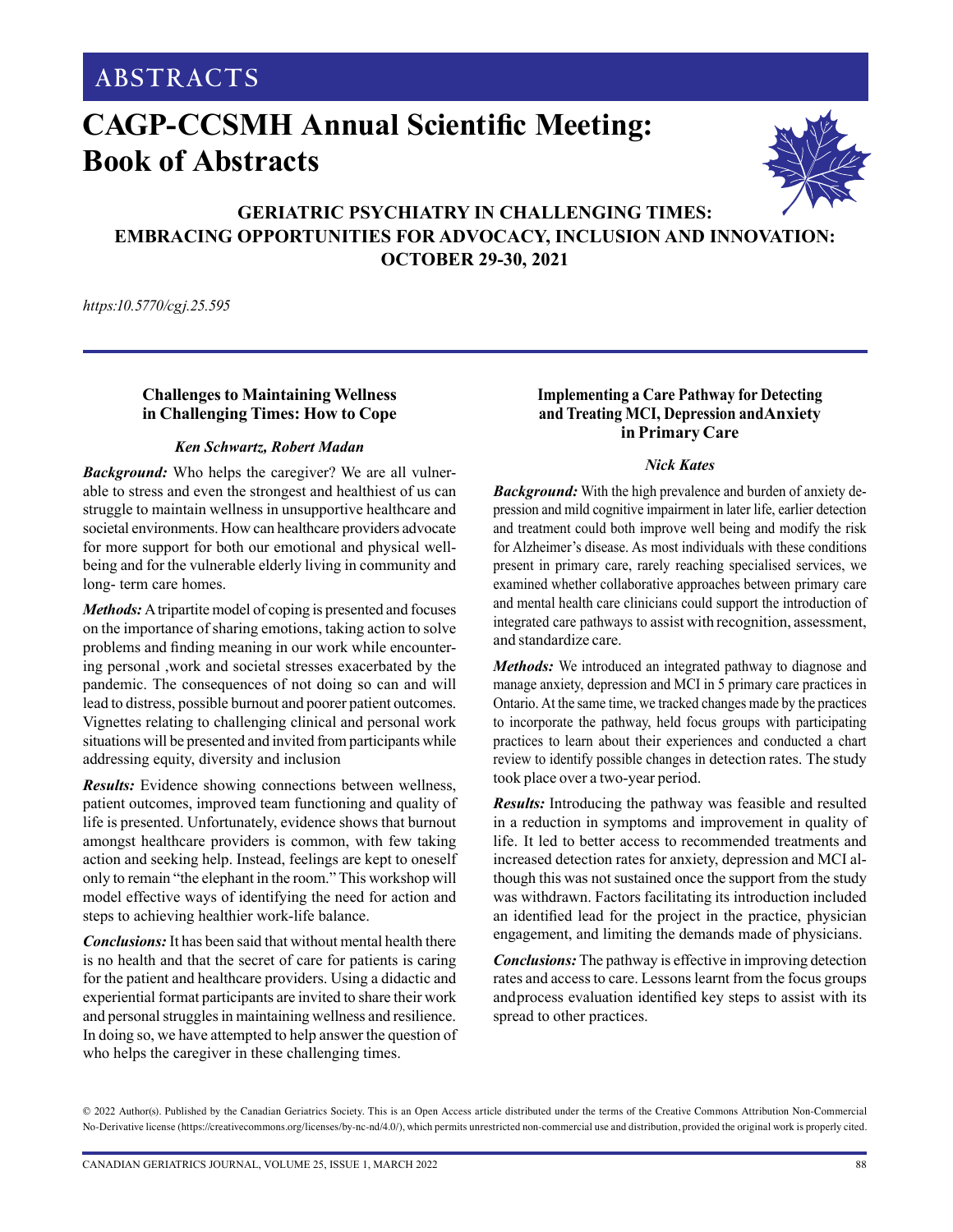#### **Anxiety**

#### *Nick Kates, Tarek Rajji*

*Background:* With the high prevalence and burden of anxiety depression and mild cognitive impairment in later life, earlier detection and treatment could both improve well being and modify the risk for Alzheimer's disease. As most individuals with these conditions present in primary care, rarely reaching specialised services, we examined whether collaborative approaches between primary care and mental health care clinicians could support the introduction of integrated care pathways to assist with recognition, assessment, and standardize care.

*Methods:* We introduced an integrated pathway to diagnose and manage anxiety, depression and MCI in 5 primary care practices in Ontario. At the same time, we tracked changes made by the practices to incorporate the pathway, held focus groups with participating practices to learn about their experiences and conducted a chart review to identify possible changes in detection rates. The study took place over a twoyear period.

*Results:* Introducing the pathway was feasible and resulted in a reduction in symptoms and improvement in quality of life. It led to better access to recommended treatments and increased detection rates for anxiety, depression and MCI although this was not sustained once the support from the study was withdrawn. Factors facilitating its introduction included an identified lead for the project in the practice, physician engagement, and limiting the demands made of physicians.

*Conclusions:* The pathway is effective in improving detection rates and access to care. Lessons learnt from the focus groups and process evaluation identified key steps to assist with its spread to other practices.

#### *Tarek Rajji*

*Background:* An integrated care pathway had already been developed at CAMH and the goal was to look at its effectiveness when introduced into a primary care setting. We wanted to look at three measures – a) the detection rates for depression anxiety and MCI and primary care; b) the time to treatment for individuals identified with one of these problems, and c) outcomes for individuals in the integrated pathway methods.

*Methods:* The main assessment tools were an PHQ9 GAD 7 MOCA and QOL 69 participants were enrolled in the ICP arm and 76 in the TAU arm, in 5 different practices. The ICP included medication, patient education and social activation. Follow-up assessments were conducted at baseline and then every 6 months for up to 2 years.

*Results:* Participants did not differ in age, gender, marital status, education, or employment status. Participants assigned to ICP experienced more persistent improvement on measures of depression, anxiety and quality of life than those assigned to TAU. They were also more likely to access the right treatment and faster than those in TAU. With active screening, detection rates of anxiety, depression, or MCI increased 5-fold compared to before starting the study. However, rates of detection went back to before the study after the withdrawal of active screening.

*Conclusions:* An integrated care pathway can be adapted and integrated successfully into primary care and appears to play an important role in enhancing care, improving access and time to treatment, and outcomes for individuals with depression anxiety and mild cognitive impairment.

## **Integrating a Care Pathway Within Primary Care: Adjustments Required and Lessons for Spread**

#### *Nick Kates*

*Background:* While the integrated care pathways improved outcomes and access to care, we also wanted to examine what changes practices needed to make to support its successful implementation, and prepare for its possible spread to other practices.

*Methods:* As the ICP was introduced, we monitored changes that practices reported and problems that arose. We held six monthly focus groups with family physicians to get their feedback on the model and the changes they had had to make to learn how to adapt it to other practices.

*Results:* The ICP was seen positively by most family physicians despite the increasing time demands. Physicians emphasised the need to keep this to a minimum when introducing a new program. A dedicated person in the practice to coordinate the initiative and screening is important and the system changes are required to accommodate an ICP. The algorithm may need to be adapted for individual practices and outcomes were positively affected by greater physician buy in and engagement. A shorter time to treatment indicated that physicians were using the algorithm.

*Conclusions:* Integrating an ICP in primary care, requires a minimum of time demands of family physicians and wider system changes to support its introduction. There may be benefits in providing materials electronically, both for training physicians and for patient education. Buy in from the physicians is probably the most important factor, accompanied by information about the importance of early recognition of these problems and about seniors' mental health in primary care in general.

## **Facilitating Person-Centred Transitions Across Sectors Using 'My Transitional Care Plan During the COVID-19 Pandemic'**

*Katelynn Aelick, Monica Bretzlaff, Debbie Hewitt Colborne, Teresa Judd, Jillian McConnell, Jacquie Seguin, Kylie Turcotte*

*Background:* Following the initiation of the pandemic, hospitals worked diligently to expand their capacity. Individuals no longer needing acute care services were moved into new environments including long term care homes and off-site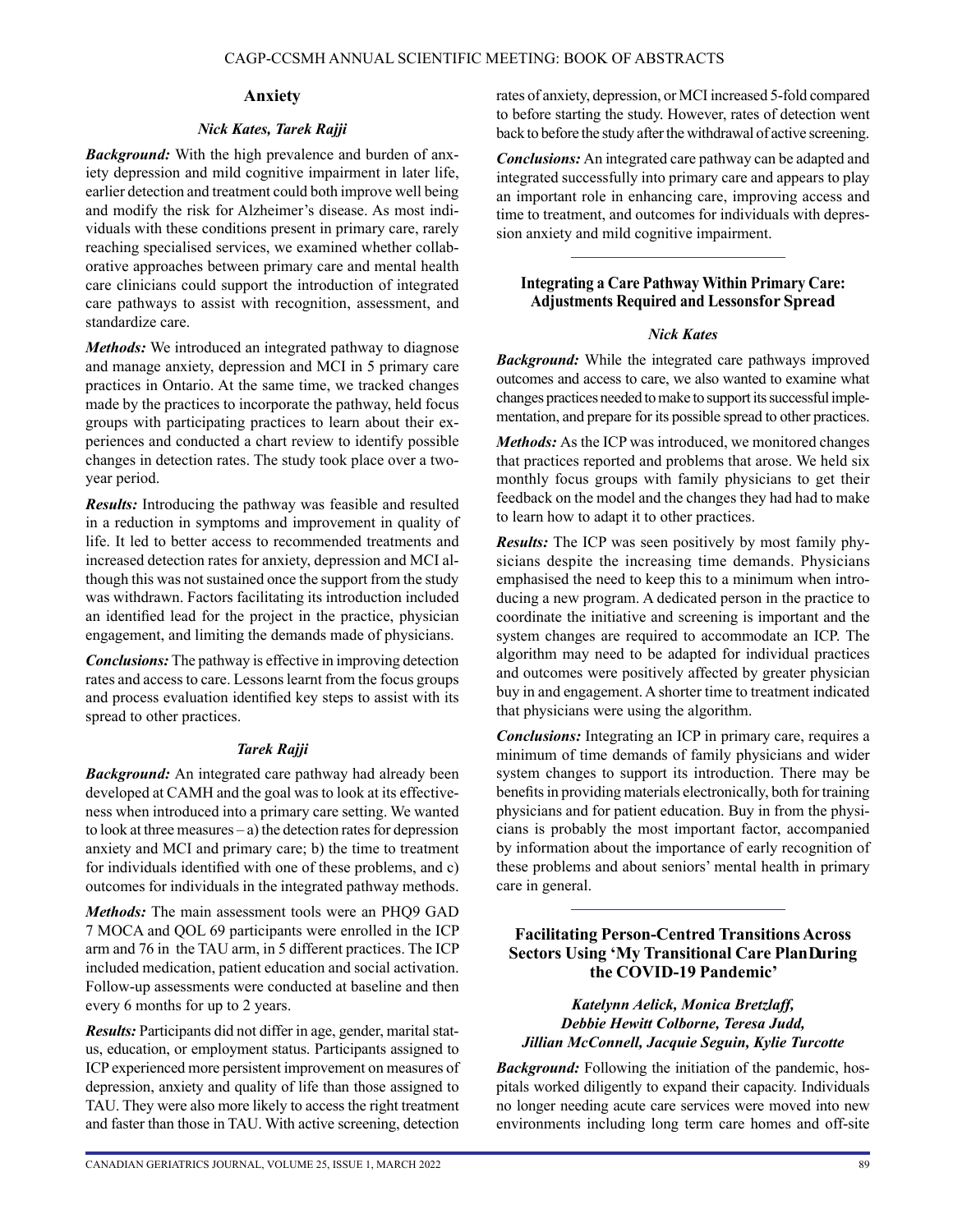temporary housing. Many of these individuals were older adults living with dementia and other complex health conditions, making it essential to develop a comprehensive transition plan that took into account the extenuating circumstances of COVID-19.

*Methods:* 'My Transitional Care Plan during the Covid-19 Pandemic' (MTCPC19) was adapted from 'My Transitional Care Plan' – a tool originally developed in Northeastern Ontario. Its adaptation took place over several months during which key themes were identified by health care providers working in multiple sectors across Ontario. Key themes included the person's typical daily routines, common responsive behaviours, approaches to support them in the pandemic context, ways to keep them socially connected and other elements to support the diverse individuals in need of transitional support.

*Results:* MTCPC19 was released publicly for trial in October 2020. Feedback collected during the trial informed the development of a final version which was released in Spring 2021. Alongside the release of the bilingual tool, guidelines to support its use were created alongside a completed example.

*Conclusions:* MTCPC19 was created to optimize transitions from one environment to another during the COVID-19 Pandemic. The use of this tool can equip health care providers with a practical resource to enhance communication and collaboration while upholding the continuity of care needed to support a safe and sustainable transition.

## **The Role of the Psychiatric Clinical Nurse Specialist in Improving Delirium/Dementia Management and Building Mental Health Nursing Competencies in Acute Care Settings: A One-Year Pilot**

## *Linda Liu*

*Background:* Mental health nursing competencies are often considered a specialized clinical skillset. However, as nurses in acute care settings care for an increasing aging population, they find themselves ill-equipped to therapeutically and safely manage neuropsychiatric symptoms related to dementia and/ or delirium. This presentation will describe the implementation of a one-year pilot Psychiatric clinical nurse specialist (CNS) role within the General Internal Medicine and Surgery programs at an academic tertiary care hospital, and role integration into a Geriatric C-L psychiatry service.

*Methods:* Clinical indicators were established to measure the impact of the Psychiatric CNS role on length of stay, restraint use and constant observation resources. Surveys were also collected near the end of the pilot period to examine clinician perspectives regarding the impact of the Psychiatric CNS role on clinical practice, and clinicians' skill and confidence to manage responsive behaviours.

*Results:* The Psychiatric CNS was found to be an effective role in developing clinician capacity in the use of non-pharmacological strategies to address dementia and/or delirium responsive behaviours.

*Conclusions:* An interdisciplinary geriatric psychiatry team model provides broadened skillsets to effectively manage neuropsychiatric symptoms related to dementia and/or delirium. The addition of a Psychiatric clinical nurse specialist role can build clinician capacity in non-pharmacological strategies to address dementia and/or delirium responsive behaviours.

## **Behavioural Supports in Acute Care: Collective Voices Leading to Key Recommendations**

## *Debbie Hewitt Colborne, Natasha Fortin, Jillian McConnell, Nancy Lesiuk, Terri Glover, Jennifer Koop, Teresa Judd*

*Background:* The Behavioural Supports Ontario (BSO) Acute Care Collaborative launched in late 2019 to bring together health care professionals, leaders and individuals with lived experience in order to identify and spread best/emerging practices in providing person and family-partnered behavioural supports within acute care settings. Older adults often require acute care visits and necessitate unique care approaches.

*Methods:* In early 2020, the BSO Acute Care Collaborative released Behavioural Supports in Acute Care – Current Practices and Opportunities for Growth; a survey intended to provide a snapshot of current practices, gaps and opportunities for growth within acute care hospitals in supporting older adults living with, or at risk of, responsive behaviours/ personal expressions associated with dementia, complex mental health, substance use and/or other neurological conditions. The survey results were collated and summarized into a report, which was released in February of 2021.

*Results:* The survey collected over 250 responses from across Ontario. Respondents were primarily acute care clinicians, BSO clinicians and acute care and BSO leaders. All survey respondents indicated a need to further support older adults with responsive behaviours/personal expressions throughout their hospital visit/stay. Review and analysis of the survey results led to the identification of key themes and recommendations featured in the report.

*Conclusions:* These survey results will be used by the Collaborative to direct their collective work to identify and spread best and emerging practices in providing inclusive, person and family-partnered behavioural support within acute care hospitals. Clinical teams and organizations are encouraged to consider their role in moving these key recommendations forward.

## **A Comparison of Frameworks for Behavioural Intervention in Neuropsychiatric Symptoms of Dementia: Using the Tools in the Toolbox**

## *Robert Madan, Kenneth Schwartz*

*Background:* Neuropsychiatric Symptoms in dementia (NPS) are extremely common and are associated with poor outcomes and caregiver burden. A variety of frameworks and tools exist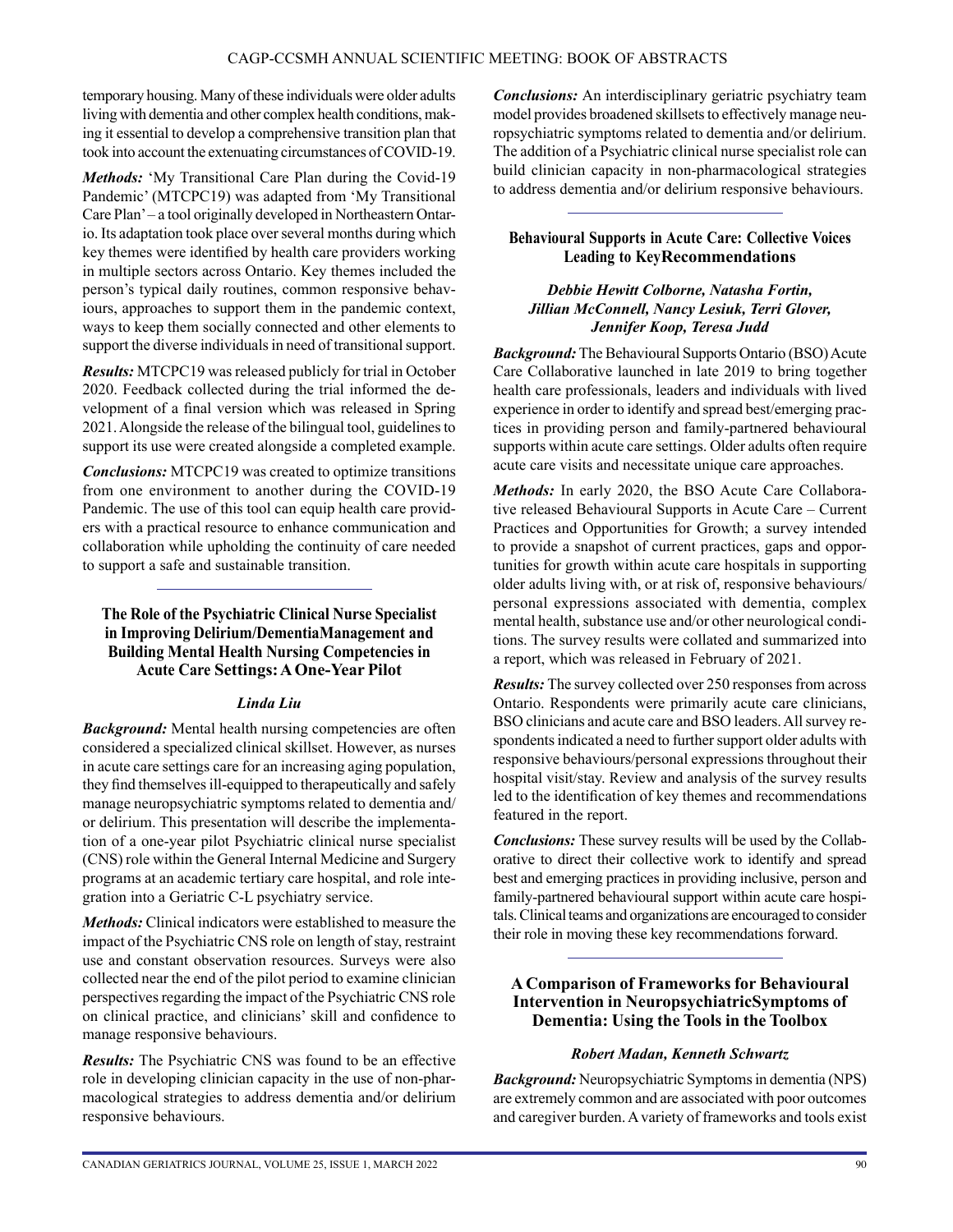to assess and understand the symptoms in the clinical context, and to plan and operationalize interventions. These frameworks and tools are not mutually exclusive as they can be used flexibly together as part of a comprehensive approach to NPS.

*Methods:* Frameworks and tools such as P.I.E.C.E.S, D.I.C.E, ABC, Gentle Persuasive Approach, and the Baycrest Quick-Response Caregiver ToolTM will be described and the evidence will be reviewed. Participants will compare and contrast the tools and apply them to a case to demonstrate that they can work synergistically to assist the caregiver and care team to inform, plan, operationalize, and assess a comprehensive behavioural intervention.

*Results:* Care teams can use the frameworks and tools flexibly either concurrently or at different times in the episode of care of persons with dementia and NPS. These tools must address the diversity and personal background of the person with dementia and caregivers.

*Conclusions:* NPS is common in dementia and present a significant challenge the caregivers, health care providers, and the health care system. There are various tools in the NPS toolbox and there is no "one perfect tool for the job." The frameworks and tools complement each other and can be used flexibly.

## **A New Model for Assertive Community Treatment (ACT): Geriatric ACT Team**

#### *Sarah Colman*

*Summary:* In the era of deinstitutionalization, assertive community treatment (ACT) was developed as an alternative to hospitalization for patients with severe and chronic mental illness. Studies around the world, including Canada, have shown that ACT teams reduce hospitalizations and improve quality of life for these patients. As a result of researchers' early focus on fidelity and reproducibility, the ACT model has been successfully adapted to various unique patient populations including youth, forensic and dual diagnoses. Older adults living with severe mental illness represent a particularly vulnerable and often underserved population due to comorbid medical conditions, cognitive impairment, decreased social supports, housing insecurity and reduced financial resources. As such, there has been increasing focus ondeveloping interdisciplinary community outreach for older adults. Unfortunately, in Canada, there remains significant variation in the inclusion criteria for older adults in ACT teams and few are specifically designed to care for this population. To service this gap, a novel geriatric ACT team was developed through Reconnect in Toronto, which is uniquely tailored to meet the complex needs of older adults, in part, by emphasizing the medical-psychiatric interplay.

In this symposium, we will begin by reviewing the current landscape of psycho-geriatric care within Toronto's ACT teams, including statistical data and insights from ACT team members. We will then discuss the implementation and core components of a novel geriatric ACT team in Toronto. We will emphasize key barriers and facilitators to implementation and highlight important considerations for diversity and inclusion in development of this program.

## **Illness: Exploration of Practitioners' Perspectives**

## *Michael Tau, Claire Stanley, Sarah Colman*

*Background:* As the world's population ages, it is expected that the number of older adults living with severe mental illness (SMI) will grow. Assertive community treatment (ACT) is an established model of community care that has been shown to improve outcomes for clients with SMI. Yet there is limited research about the use of ACT for older adults with SMI. This study was designed to explore ACT team members' perspectives on providing care to older adults.

*Methods:* Toronto ACT teams provided quantitative data regarding the number of older adults on their rosters. ACT team staff members participated in semi-structured interviews regarding their experiences caring for older clients. Interviews were analyzed using thematic analysis.

*Results:* In this sample, older adults comprised a significant minority of the roster of ACT teams, with one third of clients over the age of 55 and 8.4% above 65. Some teams had upper age limits for eligibility. Several themes emerged from our qualitative data; overarching categories were physical health, supports and services, geriatric "expertise," and the tension between team versality and strain. Participants varied in whether they felt empowered and mandated to care for older clients, versus burdened by staffing shortages, finite health system resources, and lack of expertise.

*Conclusions:* ACT teams were challenged by the complexity of their older clients, who comprise a significant minority of team rosters. Potential models to address some of these issues might include dedicated psychogeriatric ACT teams, integration of psychogeriatric specialists into existing teams, or improved access to geriatric consultation.

## **Facilitators**

## *Claire Stanley, Michael Tau, Sarah Colman*

*Background:* Although ACT has been shown to be a reproducible and adaptable model, to date, there has only been one randomized controlled trial studying a geriatric ACT team. The promising results of this study, in conjunction with the growing body of literature reinforcing the importance of geriatric outreach, supports the development of a geriatric ACT team. This segment will examine the implementation of Reconnect's novel geriatric ACT team in Toronto, which was initiated in February 2020.

*Methods:* Core components of the geriatric ACT team and its fidelity to the traditional ACT model will be discussed. Using qualitative analysis, we will highlight key barriers and facilitators identified in the implementation of this program. Given the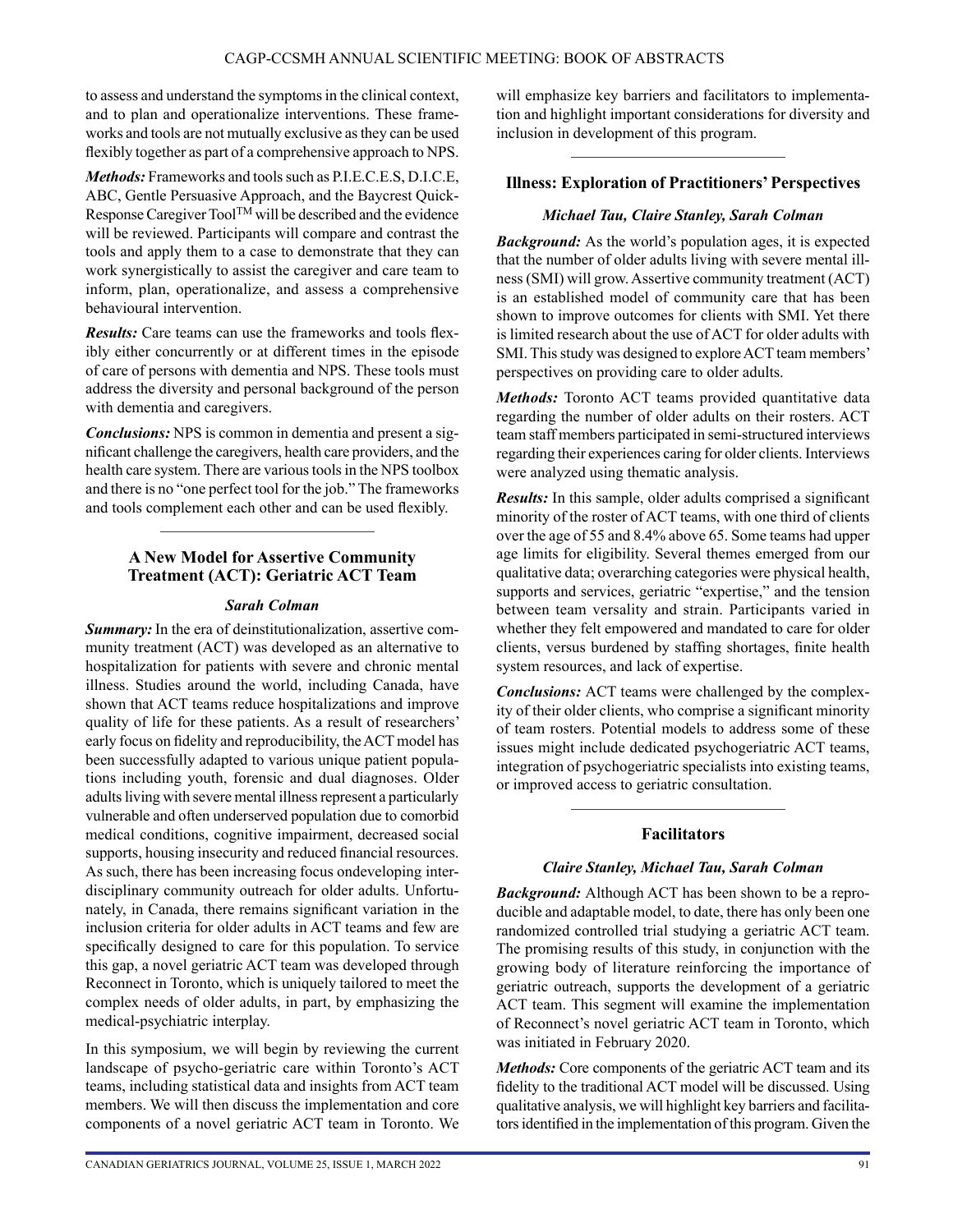inherent vulnerability of this marginalized population, considerations for diversity and inclusion will be discussed throughout.

*Results:* Key distinguishing features from traditional ACT will be highlighted. Reconnect's geriatric ACT team was designed to meet the complex needs of older adults and embrace the medical-psychiatric interplay prevalent in this population. In addition to psycho-geriatric care, the team focuses on addressing "geriatric giants" such as mobility, cognitive impairment and polypharmacy. This includes integrated assessments by geriatricians and mobility/falls assessments by occupational therapy. Quantitative and qualitative data, collected over an eighteen-month period, will be presented to highlight demographics and barriers and facilitators to implementation.

*Conclusions:* Studying the implementation of a novel approach to care is essential to facilitate future research and reproducibility of this model. We will conclude with a discussion about research directions and future landscape for psycho-geriatric outreach.

## **Long-Term Care During COVID-19**

#### *Dallas Seitz, Claire Checkland, Sophiya Benjamin, Marie-Andree Bruneau, Antonia Cappella, Beverley Cassidy, David Conn, Cindy Grief, Alvin Keng, et al.*

*Background:* COVID-19 has disproportionately impacted older adults in long-term care (LTC) facilities in Canada. Addressing the mental health needs of older adults in longterm care during COVID-19 is important and has not been adequately addressed in existing long-term care COVID-19 policy documents.

*Methods:* The Canadian Academy of Geriatric Psychiatry (CAGP) and Canadian Coalition for Seniors Mental Health (CCMSH) established a working group to develop position statements on mental health care for older adults in LTC settings during COVID-19. Eight statements were developed by the working group.

*Results:* The position statements reflected several key messages. Mental health care is an essential medical service that must be maintained during any pandemic. Older adults living in LTC facilities have the right to mental health, medical care and social services, regardless of their age, the presence of dementia, or a diagnosis of other mental health problems and illnesses. LTC facilities must be provided with the technology and resources necessary for provision of essential virtual medical services and for the maintenance of family and social connections when in-person visits are restricted. Infection control measures intended to reduce the spread of infectious diseases must also balance the impact of these measures on the quality of life and dignity of LTC residents. Supporting the mental health of LTC staff is critical to effectively managing pandemics in LTC.

*Conclusions:* The CAGP/CCSMH position statement can be used by clinicians to advocate for needed improvements to mental health care in long-term care during COVID-19 and in the future.

### **Toolkit**

## *Andrea Iaboni, Alisa Grigorovich, Pia Kontoa, Arlene Astell, Josephine McMurray, Charlene Chu, Kevin Rodrigues, Claudia Barned, Dementia Isolation Toolkit Team*

*Background:* The infection control measures used to prevent the spread of COVID-19 have had a severe impact on the well-being of long-term care (LTC) residents and moral distress for staff. LTC staff have been asked to adhere to professional, institutional, and public health guidelines, while also minimizing the consequences for residents and supporting person- centred care. In LTC, moral distress can occur when staff perceive that the ethically appropriate action is at odds with the directives they receive. There is thus a need in the LTC environment for resources that support the moral resilience of the staff.

*Methods:* The research team, in collaboration with LTC stakeholders, developed the Dementia Isolation Toolkit (DIT). The DIT helps to build moral resilience in LTC staff by providing an ethical decision-making framework and tools to support person- centred care-planning in a pandemic. We have also conducted a survey of over 200 LTC staff in Ontario to understand the impact and use of the DIT.

*Results:* The DIT has been downloaded more than 6500 times since it was published (bit.ly/dementiatoolkit) and has been disseminated internationally. However, there is a need for additional supports for ethical decision-making in the context of a pandemic in the LTC setting.

*Conclusions:* The pandemic has highlighted the need for the development and implementation of tools to support personcentred care planning to reduce the harms associated with isolation, as well as the moral resilience of LTC staff as they navigate ethical dilemmas during COVID-19.

#### *Vanessa Thoo, Leslie Giddens-Zuker*

*Background:* The COVID-19 pandemic has had a devastating impact, particularly within the LTC setting, with much discussion regarding the deaths occurring in LTC homes and impact of the quarantine on responsive behaviors; however, there has been little information regarding BPSD in patients with dementia who are COVID-recovered. Even in the absence of COVID- associated delirium, there have been several cases demonstrating an increase in BPSD post-recovery.

*Methods:* A literature review was conducted with a focus on dementia and neuropsychiatric symptoms post-COVID-19 infection in the LTC setting. We will discuss an interdisciplinary model of geriatric mental health outreach (GMHOT) through case presentations, with emphasis on the cultural complexity of the LTC population in Toronto.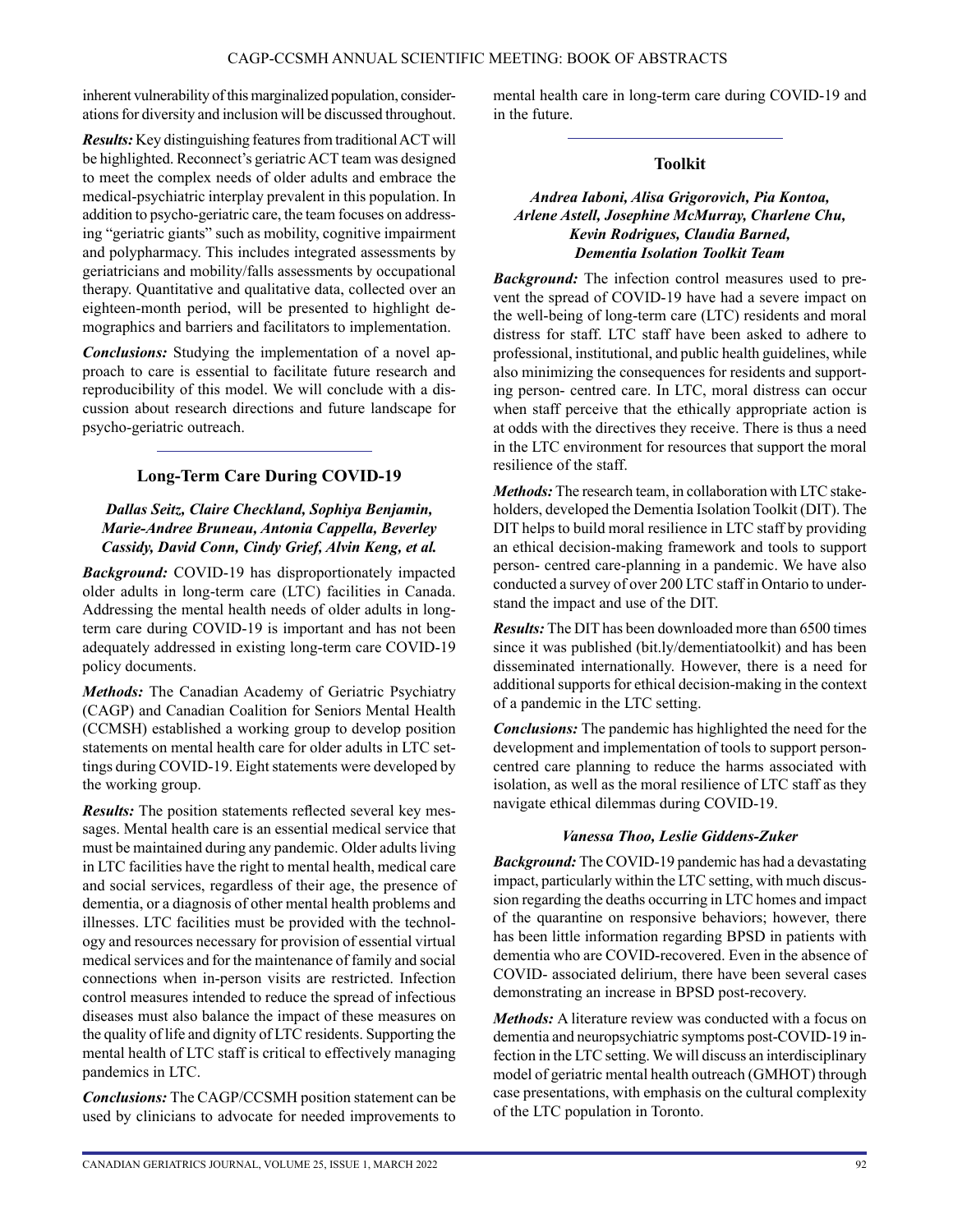*Results:* With the COVID-19 pandemic, the assessment and management of responsive behaviours and other neuropsychiatric symptoms in the LTC setting has been complex, with virtual assessments adding another barrier. In particular, working with non-English speaking residents in Toronto homes as they experience these post-COVID issues has been of particular challenge. Without their families being able to visit, these residents have minimal social contact, especially in the absence of staff who speak their language, and virtual assessments with interpreters remain less than optimal.

*Conclusions:* While the evidence in limited due to the rapidly evolving nature of the SARS-Cov-2 virus, it appears that persons with advanced dementia may have persistent worsening of their neuropsychiatric symptoms after experiencing COVID. The GMHOT team can best support these patients through a combination of pharmacological and non-pharmacological interventions in managing these challenging symptoms.

### *Sophiya Benjamin, Joanne Ho, Julie Carthew, Lindsay Cox, Rymon Rofaiel*

*Background:* Older adults with severe and persistent mental illnesses are a vulnerable population. Often precariously housed, with little family support, these individuals are also less likely to receive services and medications for medical comorbidities. Traditional adult mental health models may struggle to support this aging cohort. In addition to these existing pressures, the COVID 19 pandemic has exacerbated these inequities. However, the same pandemic has also acted as a catalyst and accelerated the uptake of virtual care.

*Methods:* Many community practitioners have reached out across geographical regions and created new teams to support vulnerable patients. As we do so, we are learning the strengths and vulnerabilities of virtual care models. Becoming aware of this can help refine these new practices.

*Results:* In this workshop, Ms. Julie Carthew NP will present the referrer's perspectives from her geriatric outreach work and illustrate how to make such alliances, work with remote teams as well as what the most helpful components of remote consults are. Dr. Joanne Ho will present the importance of an accurate medication history in remote consultations and explain the components of a best possible medication history. Dr. Benjamin will explore the potential medico legal aspects of working as a virtual interdisciplinary team. Ms. Lindsay Cox will provide a summary of patient perspectives obtained through qualitative feedback.

*Conclusions:* By reviewing the asynchronous virtual consultation process from the referrer, specialist and patient perspectives, this workshop will support specialists to hone their own virtual consult practices.

#### **There Yet?**

#### *Amer Burhan*

**Summary:** The symposium will give update on the rationale and utility of using Artificial Intelligence to explore biometric signature for agitation in Major Neurocognitive Disorders (MNCD), a significant challenge in the care of patients at all levels.

## **Wearable Sensor Technology – A Synthesis of the Evidence**

#### *Elena Guseva, Andrea Iaboni, Nathan Herrmann, Dallas Seitz, Amer M. Burhan, Krista Lanctot, Andrew Lim, Machelle Wilchesky*

*Background:* The use of objective physiological signals from wearable sensor technology (WST) offers tremendous potential towards early identification and monitoring of neuropsychiatric symptoms (NPS) in persons with dementia (PwD). A wide array of new technologies may provide solutions, especially those explicitly designed to support people with dementia and their formal and informal caregivers.

*Objectives:* (1) to present the evidence for the use of WST in detecting and/or monitoring each NPS domain in PWD; (2) to present the evidence for the feasibility and acceptability of WST use in this population.

*Methods:* We conducted a diagnostic test accuracy systematic review. A systematic literature search was carried out from inception until December 2020 was conducted using both medical and engineering library databases. To warrant inclusion, studies were required to use WST as a diagnostic tool for NPS detection or use WST for NPS monitoring. Our protocol was registered [https://www.crd.york.ac.uk/prospero/](https://www.crd.york.ac.uk/prospero/display_record.php?RecordID=219917) [display\\_record.php?RecordID=219917](https://www.crd.york.ac.uk/prospero/display_record.php?RecordID=219917)

*Results:* A systematic literature search produced 6,112 articles. Using the PRISMA guidelines, 103 titles were retained for analysis. The majority of studies investigated sleep disturbances 43(41.75%), agitation 30(29.12%), wandering/ pacing 19(18.44%), and apathy 17(16.5%). Technology used included accelerometry 45(43.69%), actigraphy 37(35.92%), and electrodermal activity 5(4.85%). In total, 24(23.3%) studies investigated the acceptability and feasibility of these devices for PwD.

*Conclusions:* This will be the first comprehensive systematic review to investigate the diagnostic test accuracy of WST for the detection and monitoring for each NPS domain. If valid, feasible and acceptable, these technologies are poised to revolutionize dementia care.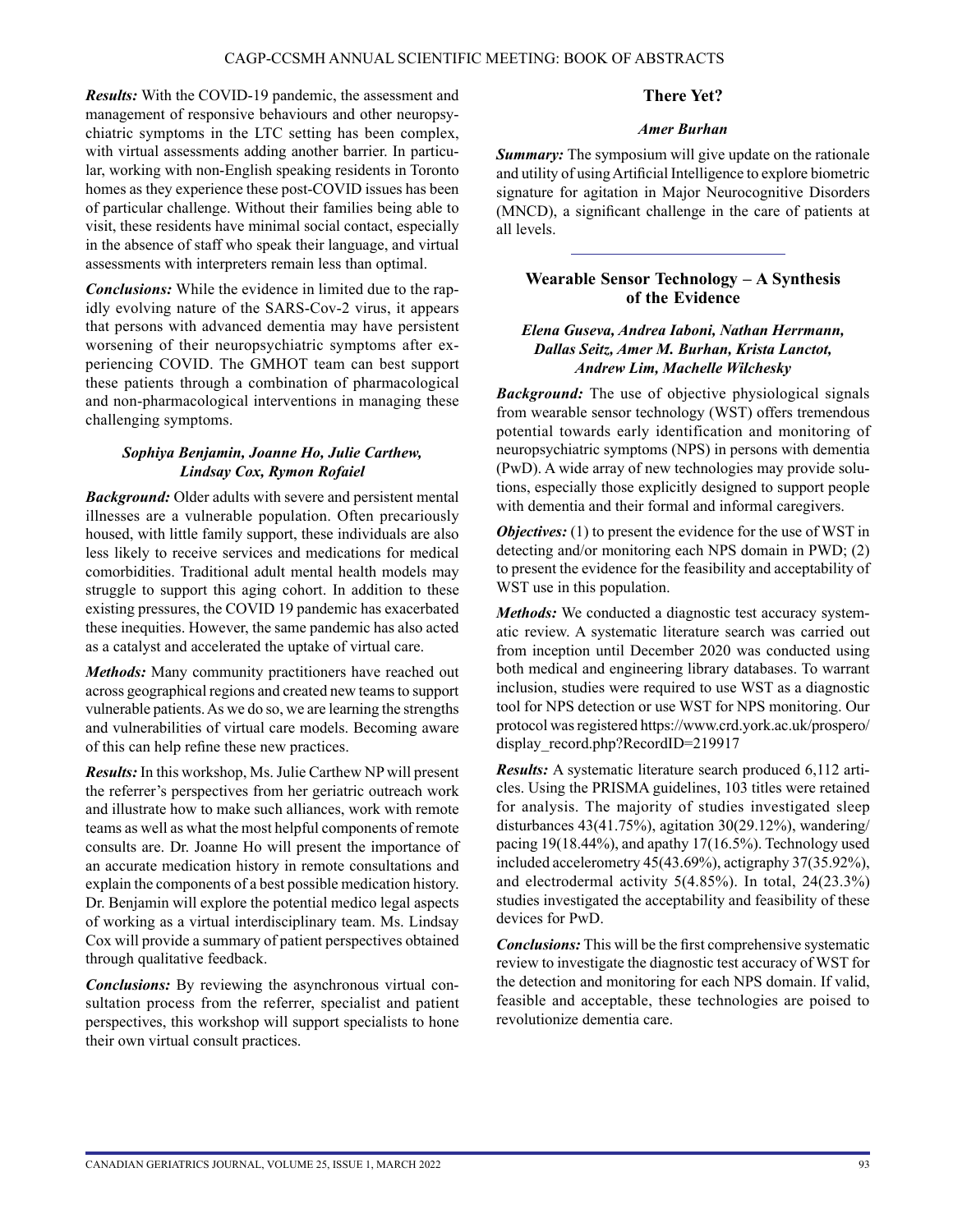## **Neuropsychiatric Symptoms in People with Dementia**

#### *Andrea Iaboni, Sofija Spasojevic, Kristine Newman, Lori Schindel-Martin, Bing Ye*

*Background:* The neuropsychiatric symptoms of dementia can include episodic agitation or aggression in response to internal or external stressors. The objective of this study was to use a multisensor wearable (accelerometer (ACC), electrodermal activity (EDA), skin temperature (TEMP), and blood volume pulse (BVP)) to detect episodes of agitation or aggression in people living with dementia.

*Methods:* Older adults with advanced dementia admitted to a tertiary specialized dementia unit (n=20) wore an Empatica E4 wristworn device during waking hours for one month. Episodes of agitation were documented by clinical staff and validated using a system of fifteen research video cameras, to label start and end times of events. Sensor data were processed in 1 minute windows, and the resulting features underwent selection before being included in machine learning random forest classifier to categorized each minute as demonstrating agitation/no agitation, using two-fold cross-validation. Personalized models using data from each individual separately were also developed.

*Results:* Of the 20 participants, 17 had at least one agitation event over 239 days, of which 305 events could be fully labelled using video footage. After feature reduction, 22 features were selected as most informative. Multi-sensor models performed better than single sensor models, with multi-sensor generalized models including all 22 features providing an AUC of 0.83 for classifying agitation minutes. Personalized models performed better than generalized models.

*Conclusions:* The use of multimodal sensors and personalized machine learning models improve the detection of episodic agitation in people with dementia over the use of single sensors.

## **Detect Pre-agitation Signature at the Point of Care?**

## *Aurelia Soltan, Mervin Blair, Carolyn McGregor, Amer M. Burhan*

*Background:* Agitation and aggression (AA) in people living with dementia (PWD) impose a tremendous burden on individuals themselves, their families, caregivers, and the healthcare systems. Early recognition of AA episodes would allow for timely deployment of preventive measures, reduce cost of care, and lower the prevalence of critical incidents in this population. Research suggests that the utilization of artificial intelligence based on wearable technology generated real-time data can provide this timely recognition if prevailing challenges with data processing and computational models' building are methodically addressed.

*Methods:* In this study, we will collect data from multi-model wearable devices at the point of care in an inpatient geriatric psychiatry dementia unit. An Artificial Intelligence (AI)algorithm will detect the pre-agitation biometric "signature" (i.e. autonomous nervous system's arousal manifested by higher electrodermal activity, faster heartrate, lower heart rate variability, as well as increased motor activity) of agitation in dementia patients based on data collected. The AI algorithm will incorporate temporal (time-based) analysis of physiological data, a form of big data, from patients with advanced dementia, synchronized with the recorded in parallel observational clinical notes on agitation for consistent data labeling.

*Results:* The biometric signature analysis, the AA predictive accuracy rates based on big data and AI techniques, as well as the preliminary feasibility data will be presented.

*Conclusions:* Challenges and opportunities related to reallife, point of care implementation of multi-modal wearable devices and the use of AI to establish pre-agitation biometric signature will be discussed.

## *Anna Skosireva, Linda Gobessi, Alan Douglass*

*Background:* Enhanced CBT (eCBT) group for seniors is an adapted protocol to facilitate learning of CBT techniques. Tailoring psychotherapy interventions for older adults is critical due to the complexities of late-life depression and anxiety and the impact of age-related changes in cognition. eCBT has not been extensively studied but has shown positive effects, adding to the existing evidence supporting CBT in the elderly. Most studies have classified seniors into one group where effect size estimates based on a broad age category of >65 years may mask age-related heterogeneity and estimates of CBT benefits across this population.

*Methods:* Forty participants over 65 years old with depressive and/or anxiety symptoms who completed eCBT group therapy were included in the analysis. Participants were further classified into two subgroups:  $\leq 75$  years (n=15) and  $\geq 75$  years (n=25). Pre- and post-intervention self-reported outcome measures included the Beck Depression Inventory-II (BDI-II), Beck Anxiety Inventory, and Perceived Quality of Life Questionnaire. Differences in main outcome measures were analyzed by the t-test and Mann-Whitney U test.

*Results:* Participants in the <75 years old subgroup demonstrated significant improvement and large effect size on all outcome measures. Individuals  $\geq$ 75 years had significant improvement on BDI-II with moderate effect size but no significant change on other measures.

*Conclusions:* Seniors >65 years show clear benefit from group eCBT while the benefit is more modest in the  $\geq$ 75 group with gains reflected solely on BDI-II scores. Further adaptation of the model may bear exploration.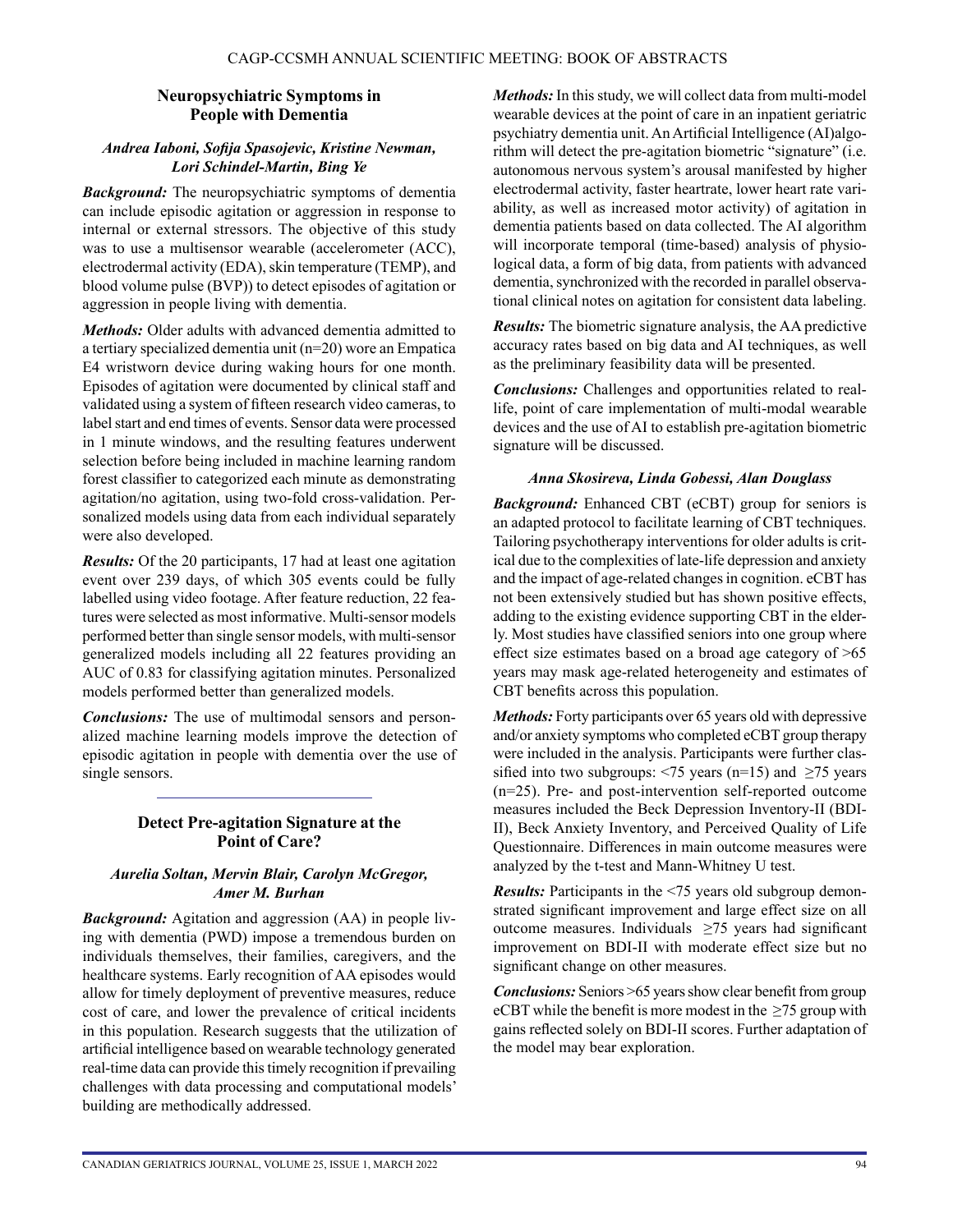#### **Problem Solving Therapy (PST) Program for Depression**

### *Julia Kirkham, Dallas Seitz, Zahra Goodarzi, Emily St. Denis*

*Background:* Few depressed older adults receive adequate treatment, which can include medications or psychotherapy (talk therapy). Psychotherapy is often unavailable to older adults due to high cost, limited resources, and other barriers such as lack of transportation. Internet delivered psychotherapy is a more accessible option that can be as effective as face-to-face therapy.

*Methods:* This project will develop, implement, and evaluate a new evidence-based treatment resource for late-life depression, Ger- iPST. Ger-iPST is an 8-week online psychotherapy program with online therapist support based on Problem Solving Therapy (PST). Older adults with symptoms of depression will be recruited at two sites in Kingston, Ontario and Calgary, Alberta. Participants will complete weekly online modules and we will measure symptoms of depression before, during, and after completing the program. We will also collect information on symptoms of anxiety, quality of life, and usability. Participants will be interviewed to provide feedback on acceptability and barriers and facilitators to use of Ger-iPST.

*Results:* This project is in progress; the process for developing an internet-based treatment resource will be discussed, and evidence based elements of Ger- iPST that are tailored to the specific needs of older adults (such as relevant content, process adaptations, and digital usability modifications) will be described. Preliminary results will be presented.

*Conclusions:* Internet-delivered therapy is a rapidly expanding area of psychiatry, but very few interventions have been developed for or targeted older adults specifically. Ger-iPST project addresses an important, emerging health challenge facing older populations: the need for safe, flexible, and remotely delivered care.

# **Resources for Caregivers of People Living with Dementia**

#### *Riley Malvern, Saskia Sivanthanan, Nathan Christie*

*Background:* Knowing that people have diverse learning styles and preferences for accessing information, the Alzheimer Society of Canada (ASC) is expanding the range of educational resources that we currently provide through a traditional medium (i.e., printed information sheets) to a multimedia range of knowledge transfer and exchange (KTE) tools. Beginning with a pilot project that explored the practical application of KTE to a key education resource, ASC has developed an operational process with the involvement of diverse stakeholders to help our audiences access the information they need in a manner that accommodates them.

*Methods:* A resource for the pilot project was chosen based on a data driven approach to assess need and impact (i.e., number of website views, downloads, printed resource orders and feedback from stakeholders). Using ASC's KTE framework and the results of an environmental scan that identified approaches used by other organizations, the team operationalized the KTE framework with a focus on: 1) audiences, 2) information channels, 3) feasibility and 4) accessibility. Alzheimer Society support staff and family caregivers helped guide the development of the tools through focus groups.

*Results:* An infographic and video series on practical communication tips for caregivers were created. These KTE tools will support caregivers in staying connected to the person living with dementia at all stages of the disease.

*Conclusions:* The process established through this project will ensure that those who turn to ASC for information can find up-to-date and evidence-based content through a variety of tools that are engaging, easy to understand and accessible.

# **Hoarding Disorder**

## *Amanda Canfield, Karen Rowa*

**Background:** There is very little research available on hoarding disorder despite it being one of the most common mental health illnesses. This presentation will explore the evolution of the diagnosis including what is currently known about its progression across the lifespan, presentation cross-culturally, and treatment options.

*Methods:* During this workshop, participants will be provided with background knowledge on hoarding disorder including its diagnostic criteria, prevalence, and common comorbidities. Practice cases will be used to highlight a systematic approach to determining whether individuals meet criteria for hoarding disorder. The session will also include a summary on what is currently known about the trajectory of hoarding disorder with an emphasis on its presentation in seniors and cross- culturally. Finally, a review of the literature on management strategies will be presented with a focus on both current and potential non-pharmacologic and pharmacologic interventions. Participants will be provided with the Cognitive Behavioural Therapy model for hoarding disorder and practical skills that can be utilized when treating those with this diagnosis.

*Results:* By the end of the workshop, participants will be more aware of hoarding disorder as a diagnosis including its progression, presentation in seniors, and current and potential management strategies.

*Conclusions:* Hoarding disorder is a prevalent and chronic illness yet it often goes unrecognized and untreated. This workshop will help participants become more comfortable with the diagnosis and the available management options.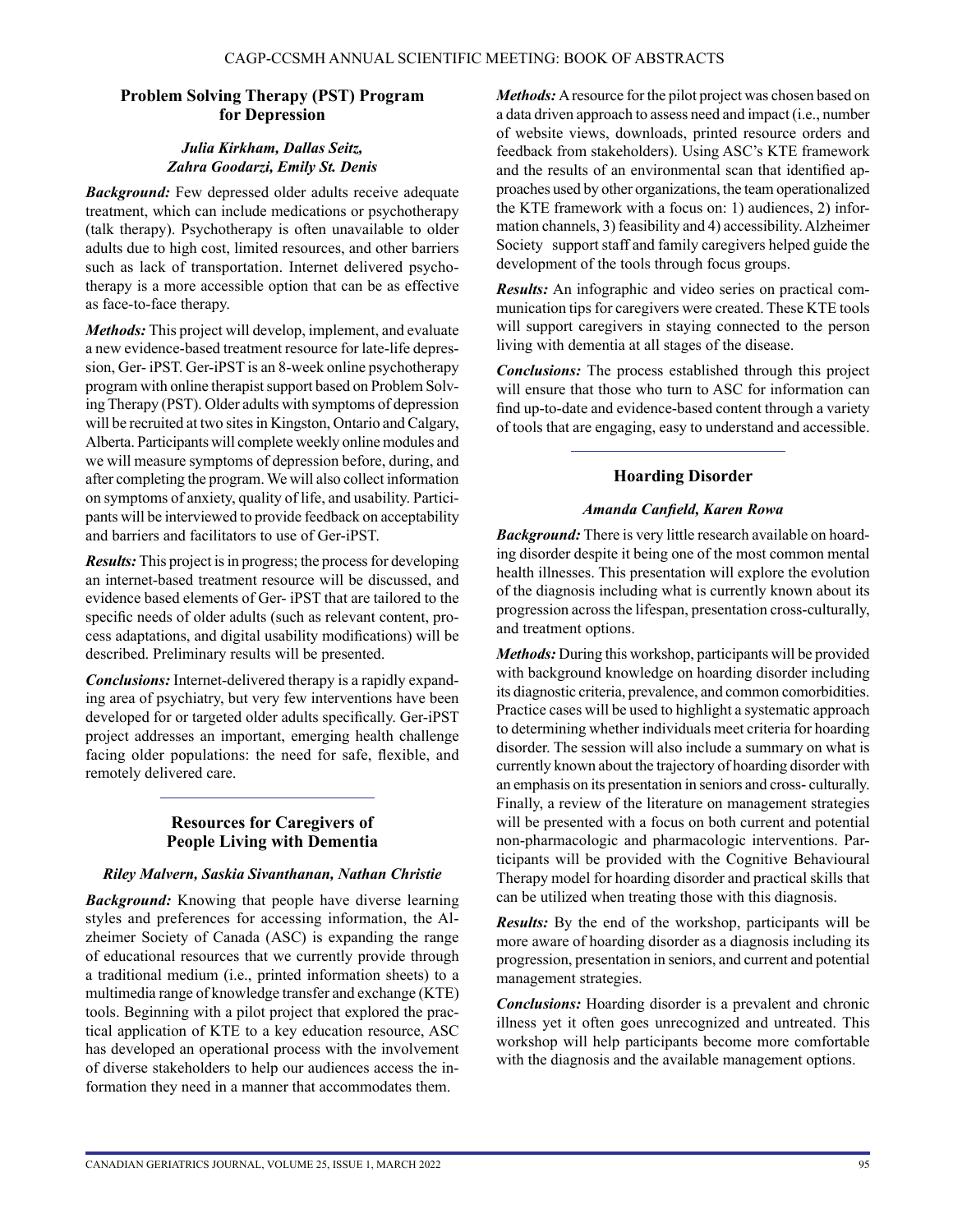## **Well-being in Rural Communities**

#### *Beverley Cassidy*

*Summary:* Up to 40 % of dementias can be prevented or delayed with preventive measures (Livingston et al, 2020). Key components in brain health promotion across the lifespan include cognitive stimulation and social connection. During COVID-19, a virtual Memory Boot Camp to improve memory function skillsets was introduced in rural Nova Scotia to promote brain health and function in a community sample of older adults. The Memory Boot Camp brought evidencebased memory skills training over a 6 -week long interactive series, with quality assurance feedback to assess feasibility and acceptability of the model.

To help address the needs of community members already experiencing neurocognitive disorders, a pilot series of virtual Memory Cafes also were created. Memory Cafes are designed to enhance cognitive stimulation, social inclusion and connection as well as quality of life for community-dwelling older adults living with dementia and their families. While Memory Cafes have existed since the late 1990's, virtual Memory Cafes are new and the COVID-19 pandemic provided the opportunity to assess the feasibility, value and acceptability of virtual Memory Cafes in two rural Nova Scotia communities during Winter and Spring 2021. Quality assurance measures to assess the feasibility and value of virtual interventions for persons with dementia and caregivers will be compared with results from in-person Memory Cafes held in Winter 2020.

#### **Boot Camp**

#### *Gail Eskes, Ryan Wilson, Beverley Cassidy, Steven Wilton, Nick Zamora, Ashley Alders*

*Background:* Changes in subjective memory function and objective performance on episodic memory tests are common with increasing age and contribute to declines in functional independence. A number of evidence-based memory interventions based on learning strategic compensatory strategies exist, and the purpose of this project was to apply these strategies in the development of an accessible intervention to support and enhance memory function for community living seniors.

*Methods:* We developed Memory Boot Camp (MBC), a psychoeducation approach to building memory skills that provided didactic information on memory, together with structured teaching and practice on evidence-based memory strategies to enhance encoding and retrieval. Initial boot camps were held in a group format in the community, but the Memory Boot Camp was recently adapted during COVID-19 to an online format in 2020 in rural Nova Scotia. We used the 'flipped classroom' approach with asynchronous educational videos combined with three one-hour synchronous Zoom sessions focused on application of material. Results from this online MBC anonymous quality assurance evaluation are reported here.

*Results:* 21/40 attendees completed our post-MBC questionnaire. Improved knowledge about memory and useful memory strategies were endorsed by 95-100% of respondents. Video teaching materials were rated positively by 100%. 90% of respondents rated the MBC as good to excellent and would recommend this program to a friend

*Conclusions:* Online memory psychoeducation and support with community-dwelling seniors is feasible and positively received. Further development and evaluation of the effectiveness of these modules for support of diverse groups and those with a range of memory challenges appears warranted.

## **being for Persons Living with Dementia in Rural Settings**

#### *Beverley Cassidy, Steven Wilton, Claire Checkland, Nick Zamora, Ashley Alders*

*Background:* Memory Cafes are social interventions for building inclusion and connection among community-dwelling adults living with dementia. Last year we piloted Nova Scotia's first Memory Cafes both in-person and then virtually during the COVID-19 pandemic in two rural communities [\(https://memorycafens.ca](https://memorycafens.ca)).

*Methods:* Winter and Spring Memory Cafe series were specifically designed to support the expressed needs of persons living with dementia as well as their caregivers/family members. Music and interactive art helped support the series' themes to promote cognitive stimulation, emotional expression and social connection in a supportive milieu. The narrative experiences of attendees were recorded and anonymous quality assurance questionnaires were given to assess self- reported changes in sense of well-being and social connectedness. Feasibility of running Memory Cafes was assessed through quality assurance feedback from multi-disciplinary Memory Café teams.

*Results:* 100% (17/17) of in-person Memory Café participants responded to an anonymous self-report questionnaire following the Winter 2020 series of Memory Cafes. 100% of participants reported improved sense of well-being pre-post series and 77% reported increased social connectedness. Narrative reports on participant experiences were highly positive regarding artist/musician involvement and for social connection with their family members and co-participants. Feedback from the 2021 Winter and Spring virtual series also will be presented.

*Conclusions:* Memory Cafes appear to be feasible and acceptable models with the potential to improve social connection and sense of well-being for persons with dementia and their caregivers. Adaptation of Memory Café models for other diverse rural settings including First Nations and Acadian communities would be important next steps.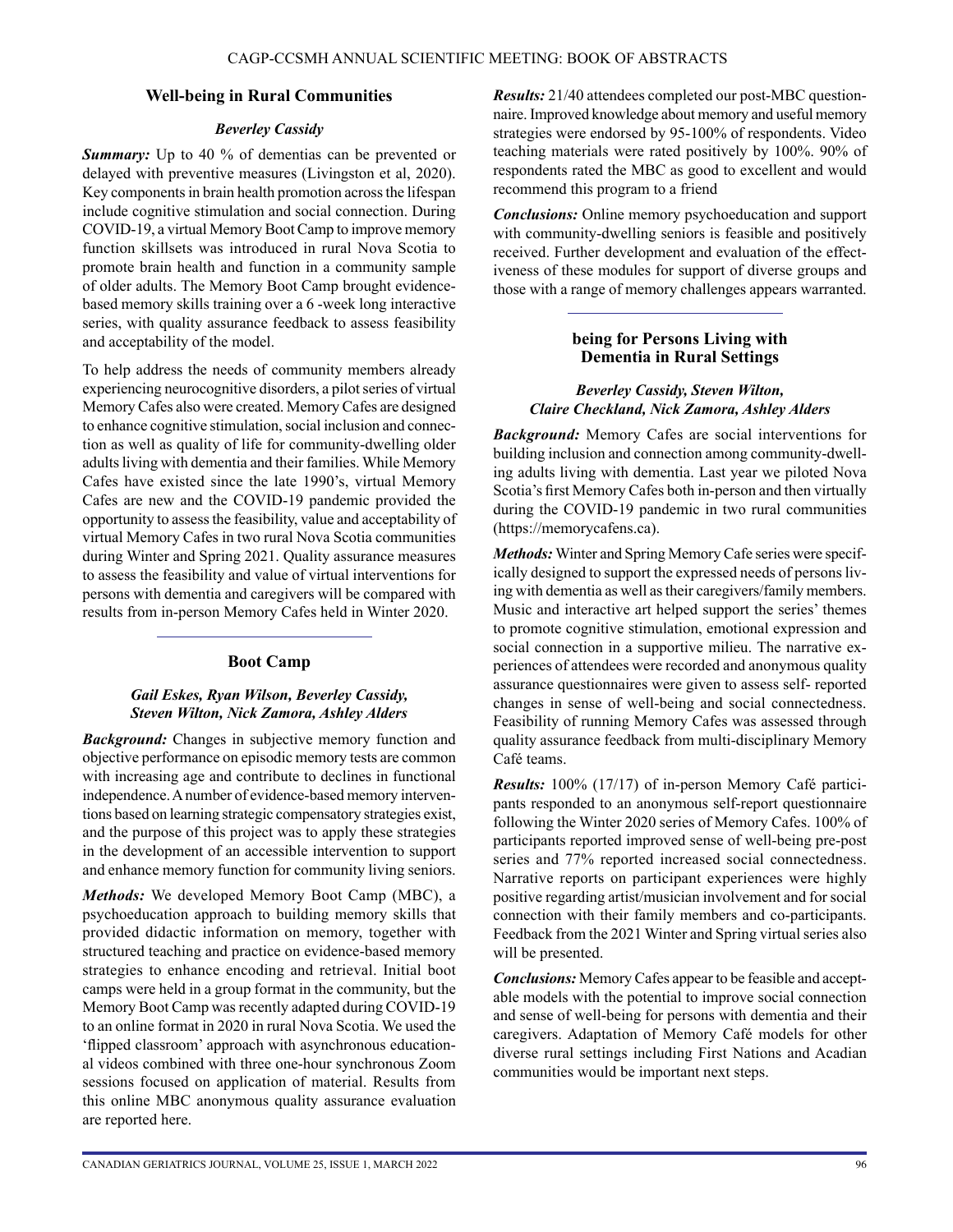## *Julia Kirkham, Alison Freeland, Chris Wilkes, Doug Urness*

*Background:* Choosing Wisely is an international, clinician led campaign to promote care that is supported by evidence, free from harm, and necessary. In 2015, the Canadian Psychiatric Association (CPA) partnered with the Canadian Academy of Geriatric Psychiatry and the Canadian Academy of Child and Adolescent Psychiatry to develop Choosing Wisely (CW) recommendations across the life span.

*Methods:* Ideas were generated from surveying each provincial psychiatric association, and CW recommendations were subsequently developed and vetted through the provincial associations with final approval from the boards of the 3 national associations. Since then, CW recommendations have been reviewed annually by the CPA Choosing Wisely working group, with modifications made to reflect updated evidence and feedback from stakeholders.

*Results:* The current CW statements will be presented, and recent changes to the original CW statements will be reviewed with a discussion of the rationale for the changes. Geriatric psychiatry focused CW statements from other jurisdictions will be presented. Special attention will be given to the importance of these recommendations for anxiety, depression and substance use treatment for older adults during the COVID pandemic. Current research and reports exploring the impact of CW on psychiatric practice will be reviewed will be discussed.

*Conclusions:* Participants will have an opportunity to bring potential topics of interest and provide feedback to CPA Choosing Wisely working group members regarding development of future CW geriatric psychiatry related statements.

## *David Conn, Dr. Kiran Rabheru, Claire Checkland*

*Background:* Despite recent surveys that indicate that cannabis consumption among older adults has been accelerating at a much faster pace than other age groups, communication between older adults and healthcare providers often remains limited regarding cannabis. Cannabis use is not part of a standard assessment by most healthcare providers and older adults do not always report their cannabis use.

*Methods:* CCSMH assembled a Scientific Planning Committee including multi-disciplinary subject matter experts to create a series of e-learning modules. An anonymous needs assessment survey was carried out in the Fall of 2020. Over 1500 respondents (physicians, nurse practitioners, other healthcare providers, healthcare students, older adults and caregivers) responded to the survey. Development of the elearning modules was informed by the results of the needs assessment as well as other national surveys and scientific literature. Accredited e-learning modules will be launched in the Fall 2021 with accompanying KT resources to aid healthcare providers in providing optimal care to older adults.

*Results:* More older adults reported they are accessing information about cannabis from the internet (45%) or friends/ family (34%) than their physicians (40%). 41% of older adults that had spoken to their doctor about cannabis responded that their doctor was not able to answer their questions.

*Conclusions:* There is a gap in communication regarding cannabis and older adults. Healthcare providers and healthcare students reported they are eager to learn more about how to talk with patients, how to authorize and prescribe appropriately, how to mitigate risks and assess for cannabis use disorder in older adults.

# **Behaviour Activation Tools**

## *Keri-Leigh Cassidy, Kiran Rabheru, David Conn, Claire Checkland*

*Background:* The Brain Health and Wellness (BHW) Project was a national knowledge translation (KT) project led by the Canadian Coalition for Seniors' Mental Health (CCSMH). The objectives of the project were to assess the feasibility, acceptability, and effectiveness of wide scale-up of brain health promotion tools developed by the Fountain of Health (FoH) in front line care in Canada.

*Methods:* The BHW Project nationally disseminated FoH behaviour change tools (a paper-based Health Behaviour Change Toolkit and web-based Wellness App) to clinicians in a wide variety of settings. Trained clinicians used FoH tools with patients to set a S.M.A.R.T. goal and offer a follow-up. Outcome measures included the impact of clinician education on translation into clinical practice, and on patients' self-reported health behaviours and attitude changes at onemonth follow up.

*Results:* Clinicians (N=2184) from a variety of healthcare settings across Canada attended a knowledge transfer session. 35% (n=759) requested the Behaviour Change Toolkit to use in their practice. At one-month follow up, most patients (89% of paper users and 90% of the Wellness App users) at least partially attained their health goal, and significantly improved self-rated wellbeing (85% of paper users and 80% of App users) and health attitudes.

*Conclusions:* The BHW Project demonstrated effectiveness of the CCSMH network for national scaling of KT of health behaviour change tools in Canada. The FoH tools, both paper-based tools and app, were found to be effective in activating patient health behaviours and in improving patient health attitudes.

# **Associated with Treatments to Optimize Outcomes**

# *Dallas Seitz*

**Summary:** This session will present new knowledge related to pharmacological management of older adults with latelife psychosis (LLP). The first presentation will provide an overview of existing randomized controlled trial evidence related to the use of antipsychotics in LLP. New evidence on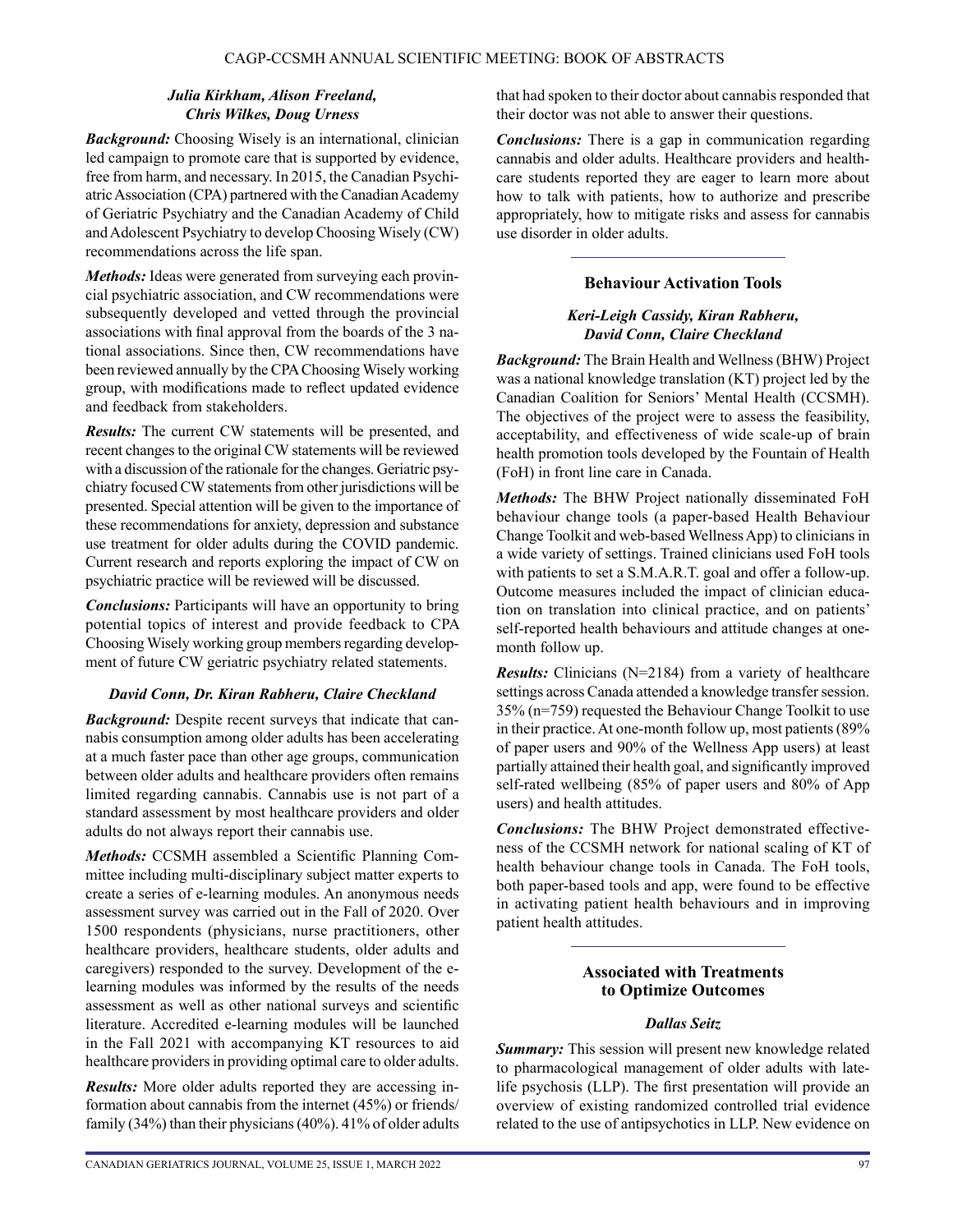the patterns of antipsychotics use among older adults with LLP will be presented from a population-based real world study. This study will provide an overview of the characteristics of individuals with LLP including medical and psychiatric comorbidity. The patterns of antipsychotic use will be described including measures of polypharmacy and dose. The second session will then present evidence on the association between patterns of antipsychotic use and all-cause mortality among older adults with LLP. This study will describe how various prescribing practices may by associated with increased risk of mortality and other adverse events. The final presentation will provide an overview of an overview of an integrated care pathway for older adults with LLP and present evidence for the utility of care pathways for older adults with LLP. Attendees will learn new information related to the use of antipsychotics in LLP and identify strategies to optimize prescribing for this vulnerable and growing population.

## **Based Use of Antipsychotics**

#### *Petal Abdool, Mulsant, Benoit H, Rajji, Tarek K, Patel Kinjal, Supasitthumrong Thitiporn*

*Background:* Antipsychotic use in older patients is associated with many adverse effects, including tardive dyskinesia and extrapyramidal symptoms, which, in turn, increase the risk of falls. Antipsychotics are also associated with metabolic syndrome and cognitive impairment in older patients. Integrated care pathways (ICPs) are designed to manage specific conditions using standardized assessments and measurementbased interventions. This study aims to compare the use of recommended tools to monitor for adverse effects associated with antipsychotics in older patients managed within an ICP and those managed under usual care conditions or treatment as usual (TAU).

*Methods:* We reviewed and compared the health records of 100 older patients enrolled in an ICP for late-life schizophrenia with those of 100 older patients treated with antipsychotics under TAU conditions.

*Results:* Monitoring rates were significantly higher in the ICP group than in the TAU group for all assessments: extrapyramidal symptoms (94% versus 5%), metabolic disturbances (91% versus 25%), fall risk (82% versus 35%), and cognitive impairment (72% versus 28%). Rates of antipsychotic polypharmacy were also six times higher in the TAU group.

*Conclusions:* Older patients with schizophrenia treated with antipsychotics within an ICP experience higher rates of monitoring and less psychotropic polypharmacy than older patients treated with antipsychotics under TAU conditions. These findings suggest that an ICP can improve the quality of antipsychotic pharmacotherapy in older patients and thus possibly its effectiveness. This needs to be confirmed by a randomized controlled trial.

#### *Dallas Seitz*

*Background:* There are increasing numbers of older adults with schizophrenia and other types of late-life psychosis (LLP)> Antipsychotic medications are an important part of optimizing mental health outcomes and quality of life for this population. To date there have been relatively few randomized controlled trials or observational studies examining the patterns of antipsychotics in older adults with LLP.

*Methods:* We describe the patterns of antipsychotics use in older adults with LLP using population-based administrative databases in Ontario, Canada. We first identified all adults aged 66 years and older in Ontario, Canada who met criteria for LLP using two validated algorithms for psychotic disorders: a sensitive case definition and a specific case definition.

*Results:* Using these definitions a total of 33,672 individuals were included in the sensitive cohort and 4,481 individuals were included in the specific cohort. In the sensitive cohort, 55% of individuals received no antipsychotics in the preceding 120 days, while monotherapy with typical antipsychotics, atypical monotherapy and antipsychotic polypharmacy were received by 7.7%, 28.6% and 8.3%, respectively, in the sensitive cohort. In the specific cohort 28.7% received no antipsychotics and typical monotherapy, atypical monotherapy and polypharmacy were received by 8.3%, 41.4% and 22%, respectively. The mean dose of antipsychotics received were 11.2 mg (SD=14.4 mg) of olanzapine equivalents daily in the sensitive cohort and 17.5 mg (SD=19.1 mg) in the specific cohort.

*Conclusions:* There is variation in the use of antipsychotics among older adults with LLP. Many older adults with LLP receive relatively high doses of medications and are prescribed medications in a manner that may place them at increased risk for adverse events.

#### **Wide Study**

#### *Soham Rej*

*Background:* Antipsychotic (AP) use in the elderly remains controversial in both non-dementia and dementia populations, although they are the main treatment for psychotic disorders. In Canada, there is a black box warning for their use in dementia for their potential for premature mortality. However, there is very little safety data examining whether or not APs are associated with mortality in late-life psychosis.

*Methods:* We conducted a province-wide cohort study. Patients were older adults aged ≥66 between April 1st, 2008 and March 31st, 2016 from Ontario, Canada. Patients were included into a sensitive cohort  $(n= 22,314, \text{ any diagnosis})$ of psychosis) or a specific cohort (n=1,987, hospitalization for psychosis). Patients were followed up to 5 years. Cox regression analyses compared adjusted hazard ratios (aHRs) for mortality in AP users and non-users, after controlling for important covariates that differed between groups (including health care/other medication use).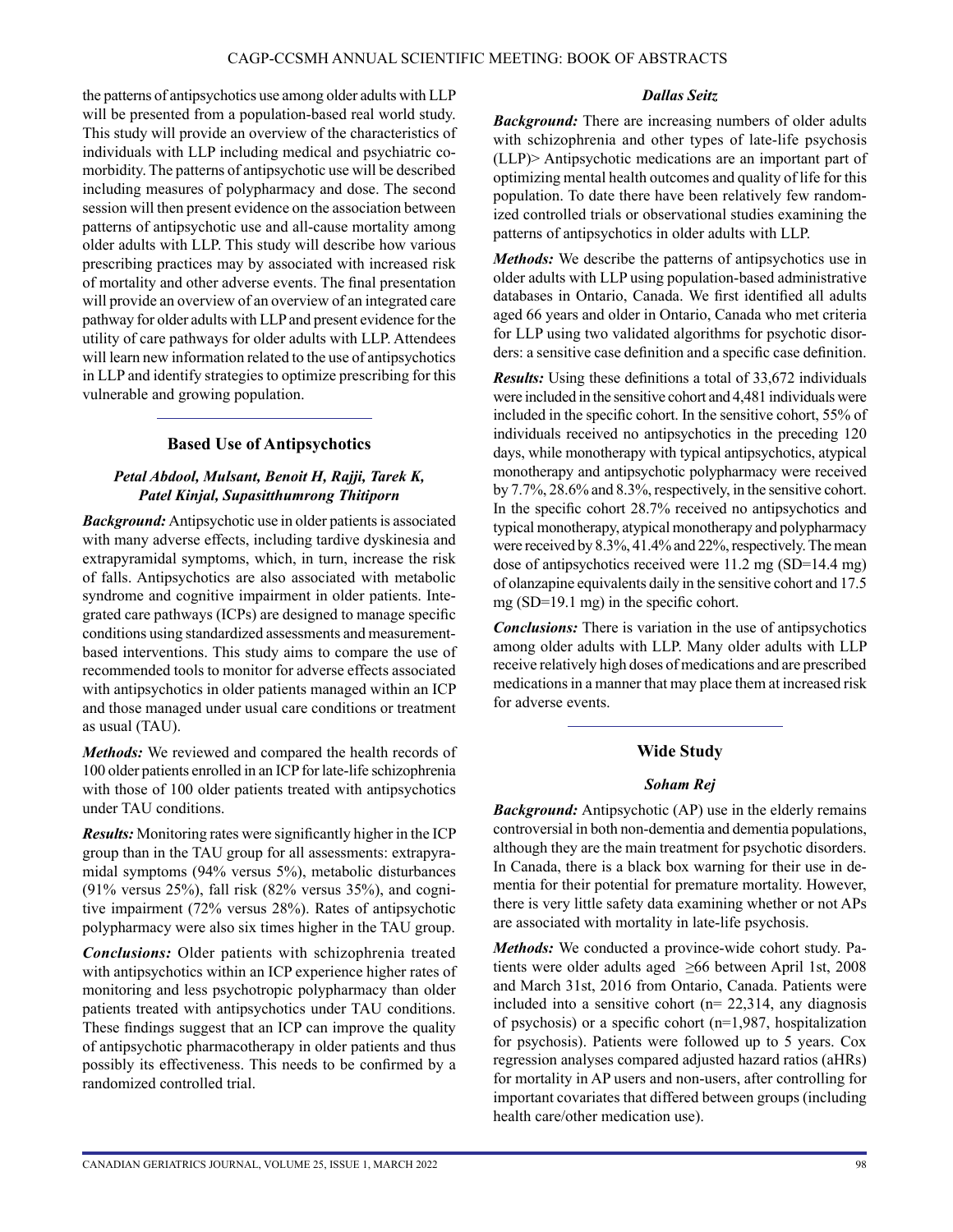*Results:* In the specific cohort, where 24.8% of the population was not using APs, atypical AP monotherapy was associated with reduced mortality in non-dementia (aHR 0.49 (0.42-0.58), p= 0.004) and dementia (aHR 0.38 (0.32-0.45), p<0.001) late- life psychosis populations. Similar results were observed in the sensitive cohort and with typical AP monotherapy and AP polypharmacy.

*Conclusions:* AP use appears to be independently associated with substantially reduced mortality in late-life psychosis.

## **COVID-19**

#### *Sara Clemens, Carrie Heer, Audrey Devitt*

*Background:* The value of virtual care was tested as CO-VID-19 mounted its first wave across Ontario long-term care (LTC) and retirement homes. Many residents experienced reduced access to care. Emergency department visits, hospitalizations, and length of stay (LOS) were expected to increase, and quality of life was expected to plummet. Virtual care offered a solution to improve access and equity for residents in these homes.

*Methods:* Ten LTC and ten retirement homes were recruited for a 3-month Plan-Do-Study-Act. Participating homes received a free computer tablet, platform training, biweekly webinars, online toolkit resources and support from a nurse consultant and/or nurse practitioner. A project manager met weekly with each of the nurse consultants, conducted midpoint interviews with home leadership and multiple focus groups and interviews with residents, family members, staff and medical doctor (MD)/ NPs. Pre-post test surveys were conducted to determine home's technology needs. Nurse consultants conducted readiness assessments and compared these results to use-data and outcomes.

*Results:* Homes with the highest use of virtual care had lower emergency department transfers and hospitalizations than homes with lower use, and homes with the highest readiness scores had the highest use of virtual care. Physician engagement, home environment, and models for sustaining virtual care in the home impacted use of virtual care the most.

*Conclusions:* Homes should be encouraged to adapt virtual care when readiness factors are high to maximize related benefits to residents, staff and the community.

#### *Song Yang Yu, Aviva Rostas*

*Background:* Behavioural and psychological symptoms of dementia are some of the most common psychiatric symptoms for residents of long-term care facilities (LTCs). Psychiatric care for LTC residents is often provided by Geriatric Mental Health Outreach Teams (GMHOTs). Due to the COVID-19 pandemic, GMHOTs had to rapidly switch to a telemedicineonly model of care. This transition was accompanied by numerous challenges. It is important to develop an evidencebased model of telemental health delivery to LTCs. We aim to improve the quality of telemental health care provided by GMHOTs, by developing a pre-visit checklist.

*Methods:* We reviewed current guidelines related to telemental health. We conducted stakeholder interviews, including experts on telemental health and CAMH GHMOT clinicians. We conducted an online survey of representatives from 21 LTCs in Toronto. We also documented the challenges encountered during telemental health assessments conducted by one CAMH GMHOT team over several months.

*Results:* Four interviews were conducted with experts on telemental health, and eight responses were received from LTC representatives. One common theme from the interviews and responses was the importance of accommodating the LTC residents' cognitive and functional limitations. It is important to have properly trained staff at the LTC who can facilitate the assessments. It is also essential to have properly functioning technology, as well as clear documentation of consent as part of the referral process for telemental health services.

*Conclusions:* Information from the interviews and surveys will be used to develop a pre-visit checklist to be used in the delivery of telemental health services to LTCs.

## **Engagement for Older Adults (VCE Guide) Battles Geriatric Isolation**

#### *Simonne Cumberbatch, Melissa Tafler*

*Background:* Seniors across all sectors of care are experiencing significant decreases in meaningful social engagement due to COVID isolation. Social isolation is a determinant of health that results in serious health consequences e.g. risks of depression, alcoholism, and suicidal thoughts. In seniors, additional risks include autoimmune and neurocognitive problems, severe mental illness, increased incidence and worsening of dementia, and greater rate of mortality. Research indicates that meaningful social engagement is as important to seniors' health as maintaining personal hygiene. Racialized and low- income seniors face disproportionate risks of COVID contraction and isolation. As healthcare leaders, we should be paying attention to this.

*Methods:* To address this increase in under-stimulation, isolation and loneliness, The Ontario CLRI at Baycrest and TC-LHIN Behavioural Supports Ontario developed and released "A Guide to Virtual Creative Engagement for Older Adults" (The VCE Guide). This guide helps users navigate the free online resources available to support therapeutic engagement.

*Results:* The VCE Guide is a curated list of services appropriate for seniors with various health conditions and levels of ability. It includes summaries of diverse services, how to access them, supportive recommendations, and guidance around assessing the fit between available resources and client capability. The guide can help: address isolation-induced depression, creating a sense of community and connection, and in the management of responsive behaviours triggered by isolation or under-stimulation.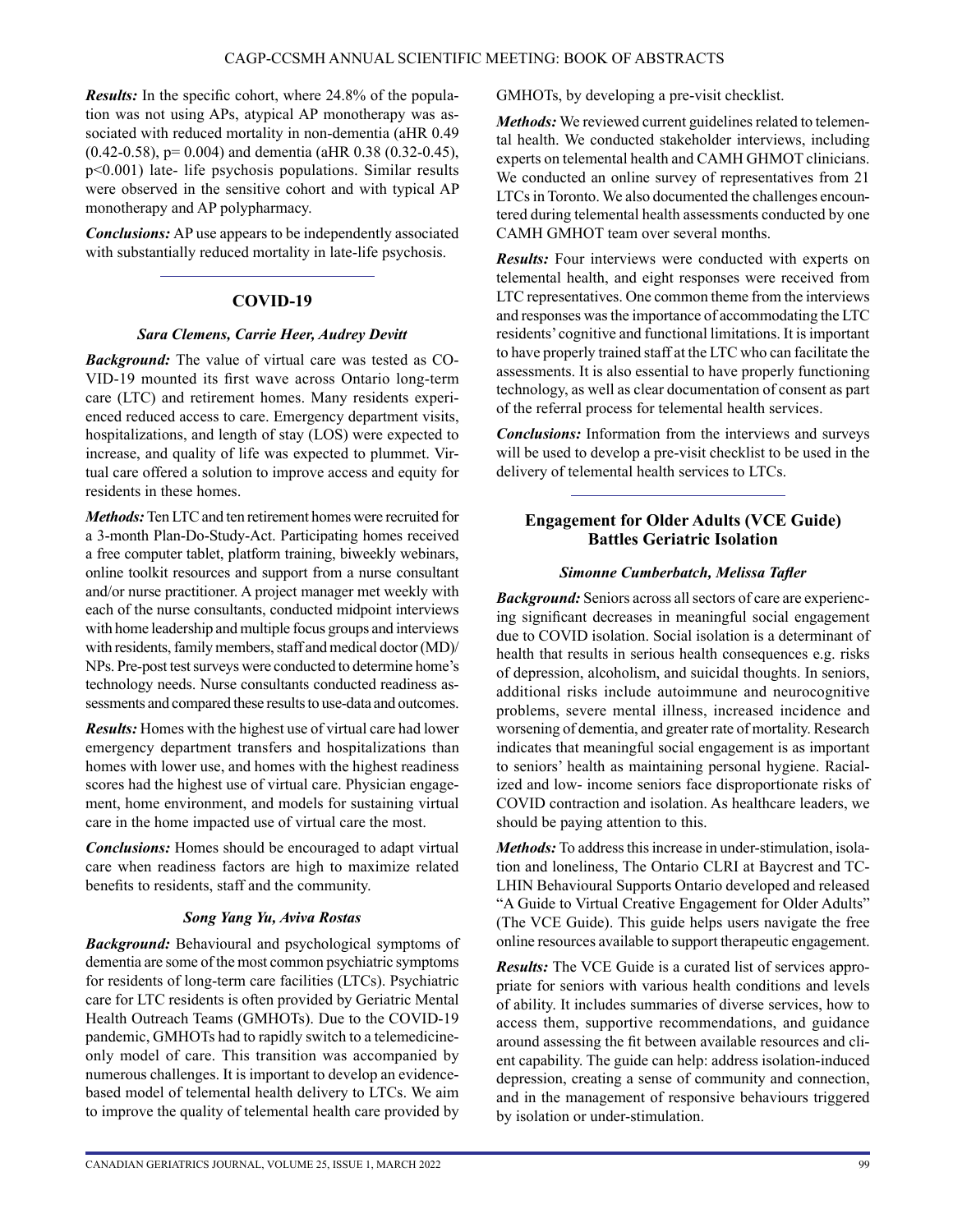*Conclusions:* The VCE Guide helps to keep QOL at the forefront of senior health care, supports equity in virtual community engagement, and provides crucial connections to overcome loneliness during COVID.

## **Dementia Care Research**

## *Ngozi Faith Iroanyah, Dr. Saskia Sivananthan, Haridos Apostolides*

*Background:* Approximately 560,000 people in Canada live with dementia, yet research on the experiences of ethnoculturally diverse populations is largely unknown. These gaps in knowledge have resulted in inefficiencies in service and care provision for these communities. To address these gaps the Alzheimer Society of Canada (ASC) and the College of Family Physicians of Canada (CFPC) collaborated in the development of a national study to understand the experiences of persons living with dementia (PLWD) and caregivers, with healthcare providers.

*Methods:* This study used quantitative data collection methods through the design of 2 targeted surveys, one for family physicians and the other for PLWD and caregivers. A community engagement strategy was specially developed to ensure the inclusion of ethnocultural groups using a multi-tiered selection process. Descriptive statistics will be used to analyze the responses and thematic analysis will be used to code data and generate themes.

*Results:* This survey is the first of its kind in Canada to investigate the relationships between people living with dementia and caregivers, with their primary health providers. It will also bridge the knowledge gap in dementia care research by focusing on inclusion of ethnocultural communities. This focus has resulted in increased interest and uptake of the survey.

*Conclusions:* Findings from the survey will guide the ASC-CFPC collaboration in the development of resources to better support physician management of patients with dementia. It will also guide ASC's development of new culturally diverse resources, research initiatives and educational materials for PLWD and caregivers, and help create and strengthen community relationships.

# **Reviewers**

## *Kaitlyn Jaggers, Jocelyn Badali, Josée Guimond, Saskia Sivananthan*

*Background:* Since 2014, the Alzheimer Society of Canada (ASC) has included people with lived experience of dementia (PWLE) in the Alzheimer Society Research Program's (ASRP) peer review process through the role of the Citizen Reviewer, however, this has been limited in scope. In 2019, a pilot study expanded this role to a broader panel of Citizen Reviewers as equal participants in the peer review process, scoring applications and providing valuable contextual feedback. In 2020, this process was further formalized, allowing for greater participation, inclusivity, and engagement.

*Methods:* Qualitative feedback was collected from panelists following the 2019 pilot which demonstrated a collective desire to improve overall engagement while formalizing a systematic process. The data was thematically assessed and used to create several resources to virtually recruit, maintain, and train Citizen Reviewers as equal and valued participants in the peer review process.

*Results:* Data from the 2019 pilot resulted in a four-step process for recruitment, orientation, and training of Citizen Reviewers. This process included semi-structured interviews, a comprehensive orientation package, a virtual orientation session, and technical support meetings. This, in turn, has led to the creation of a new resource guide for engaging PWLE in research, which demonstrates how to operationalize engaging and valuing the experiences of people affected by dementia.

*Conclusions:* The expansion of the Citizen Reviewer role has created a new way to improve the inclusion of those with lived experience within the evaluation of research proposals. While requiring significant preliminary preparations, the value of real-life experience in prioritizing research is unparalleled.

## *Isabelle Martin-Zement, Marie-Isabelle Nadeau-Lessard*

*Background:* La maltraitance envers les aînés est un enjeu mondial connue depuis plusieurs années, mais davantage mise au premier plan dans le contexte de la COVID-19. Cette réalité serait en augmentation vue la croissance absolue de la population âgée.

*Methods:* Au Québec, la lutte à la maltraitance s'organise principalement autour des mesures du plan d'action gouvernemental pour contrer la maltraitance envers les personnes aînées. Une revue de ces mesures, de la littérature sur la maltraitance au Québec envers les aînés et des statistiques récentes sera effectuée. Les facteurs de risques et de vulnérabilité de l'aîné seront discutés.

*Results:* La maltraitance envers les aînés touche une grande partie de la population âgée et seulement la pointe de l'iceberg est visible. Deux formes et sept types de maltraitances sont reconnues, dont les types les plus fréquents sont la maltraitance psychologique et financière. Les femmes seraient plus souvent impliquées comme victime, et les proches seraient responsables dans une grande proportion des cas. Plusieurs facteurs nuisent à la recherche d'aide, dont le sentiment de honte ou afin de protéger la personne maltraitante. Le dépistage et les interventions doivent être personnalisées tout en étant empreinte d'inclusion et d'équité.

*Conclusions:* La maltraitance envers les aînés est un enjeu majeur et d'actualité auquel nous devons faire face individuellement et collectivement. Nous devons revoir notre façon d'accompagner et de soutenir les ainés dans leur processus de vieillissement. Nous devons aussi appliquer un dépistage aux aînés, surtout lorsque ceux-ci sont en situations de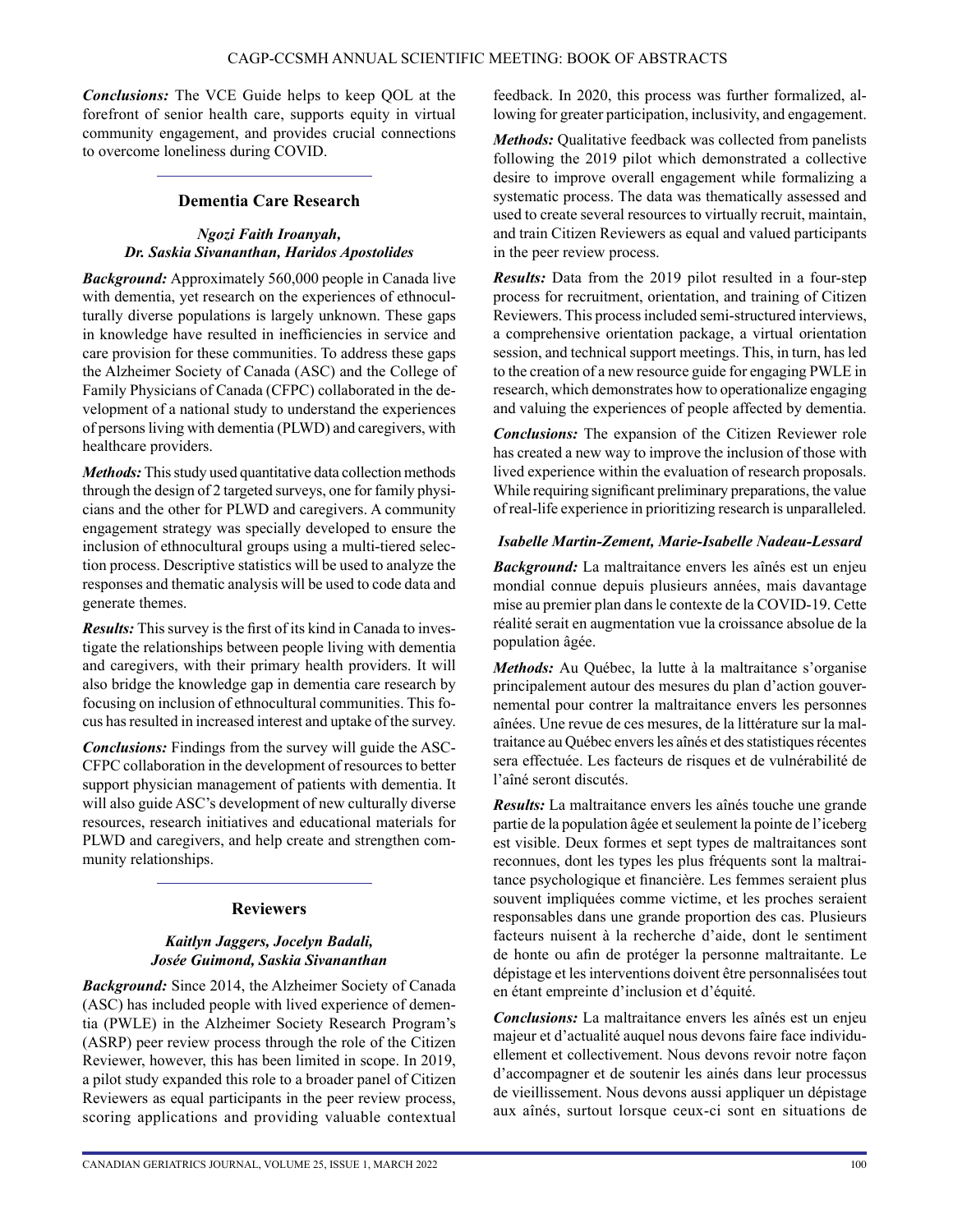vulnérabilité. Identifier des situations où une personne âgée est victime de maltraitance est primordiale, tout en étant ouvert et sensibles aux valeurs de l'individu et de son bagage socio-culturel.

#### *Kelly Davies, Kim Schryburt-Brown*

*Background:* All people have a need to love and be loved by others, regardless of their age or living location. There is a gap in resources available to Long Term Care Homes (LTCHs) which help them meet residents' need for love and belonging while keeping them safe from abuse.

- LTCHs only have an abuse algorithm to guide their response to intimate acts between residents;
- Not every encounter between two residents is abuse.

Resources are needed to guide decision making around whether an intimate encounter involving residents of LTC is abuse or a need for love and belonging.

*Methods:* Stakeholders from a variety of sectors were invited to join a working group. Members represent people with lived experience, the LGBTQ2S community, LTCH staff, Seniors Mental Health staff, and specialized adult mental health staff. Group members use quality improvement tools to identify root causes and then developed a risk assessment as well as decision algorithms for verbal and physical interactions.

*Results:* This workshop will provide a brief overview of the theoretical constructs underlying this work, the risk assessment and decision algorithms developed for front line staff use. We will present the results of a PDSA cycle to detail how the risk assessment and algorithms work in real life, with outcome measures including PRN medication use, "sexually inappropriate" critical incidents and resident quality of life.

*Conclusions:* Participants will be guided through case scenarios to demonstrate how they can use the risk assessment and decision algorithms to promote love and belonging in residents of LTC.

## **Older Adults Living with Complex Health Needs**

#### *Sophiya Benjamin*

**Summary:** To create equitable access to health services that meet the needs of our aging society, we must reimagine our siloed models of care. As we face an ongoing shortfall in the numbers of trained specialists in geriatric psychiatry, an integrated approach that leverages the diverse skills of health disciplines (e.g. nursing, medicine, physiotherapy, etc.) and sectors (e.g. primary, specialty, acute, community, long-term care, etc.) offers the promise of effective service delivery to address interrelated physical, mental and social health issues. To achieve this approach, we must first understand the design elements of integrated care relevant to the care of older persons living with complex and chronic health issues. We must also understand

the numbers of older adults living with complexity/frailty using population level data to estimate the current need. Since its inception, Provincial Geriatrics Leadership Ontario (PGLO) has completed several important projects that can help inform the work of system leaders across Canada. In this symposium, we will present results from selected projects, which include 1) a scoping review on the components of integrated care 2) estimates of older adults living with complexity/frailty in Ontario and 3) practical examples of integrated, cross-sectoral responses to the COVID-19 pandemic to support vulnerable older adults and health care workers. This symposium is both a sharing of resources with the larger geriatric mental health community and a call to action for leaders in geriatric mental health to join in the co- design of emerging work related to the above presentations.

#### *Adam Morrison*

*Background:* Integrated care is an evidence-based approach for meeting the interrelated physical, mental, and social health needs of older adults, and for meeting targets in health quality and efficiency. This session highlights the results of a scoping review that Provincial Geriatrics Leadership Ontario conducted to identify design elements specific to integrated care for older adults living with complex and chronic health and social care needs.

*Methods:* We conducted a scoping review to identify the core design elements and infrastructures that come together to form integrated care for older persons living with complex and chronic health and social care needs. We used defined criteria to scope the literature for recent (i.e. 2017-2020) frameworks and practice models relevant to older adults. We then analyzed these documents to identify common patterns in the implementation of integrated care relevant to older adults living with complex and chronic health and social care needs.

*Results:* Our analysis uncovered 13 design elements underpinning integrated care for older persons, and ways these elements can be taken up in practice. We examined elements such as: multi-disciplinarity; cross-sector partnerships; comprehensive assessment and care planning; integrated specialized geriatric expertise; older person-centred care; engaged older persons and family/friend caregivers; and others.

*Conclusions:* This session provides suggestions for how to implement the designs elements in practice, resulting in better, more integrated care for older adults. We also discuss how these design elements shape our thinking as a provincial organization and inform the development of an indicator set that will measure integrated care for older adults in Ontario.

#### *Kelly Kay*

*Background:* Planners and clinicians alike need information about anticipated demand, along with information about current service availability and utilization to better respond to the needs of an older population. In this session, examples that compare anticipated service demand against current supply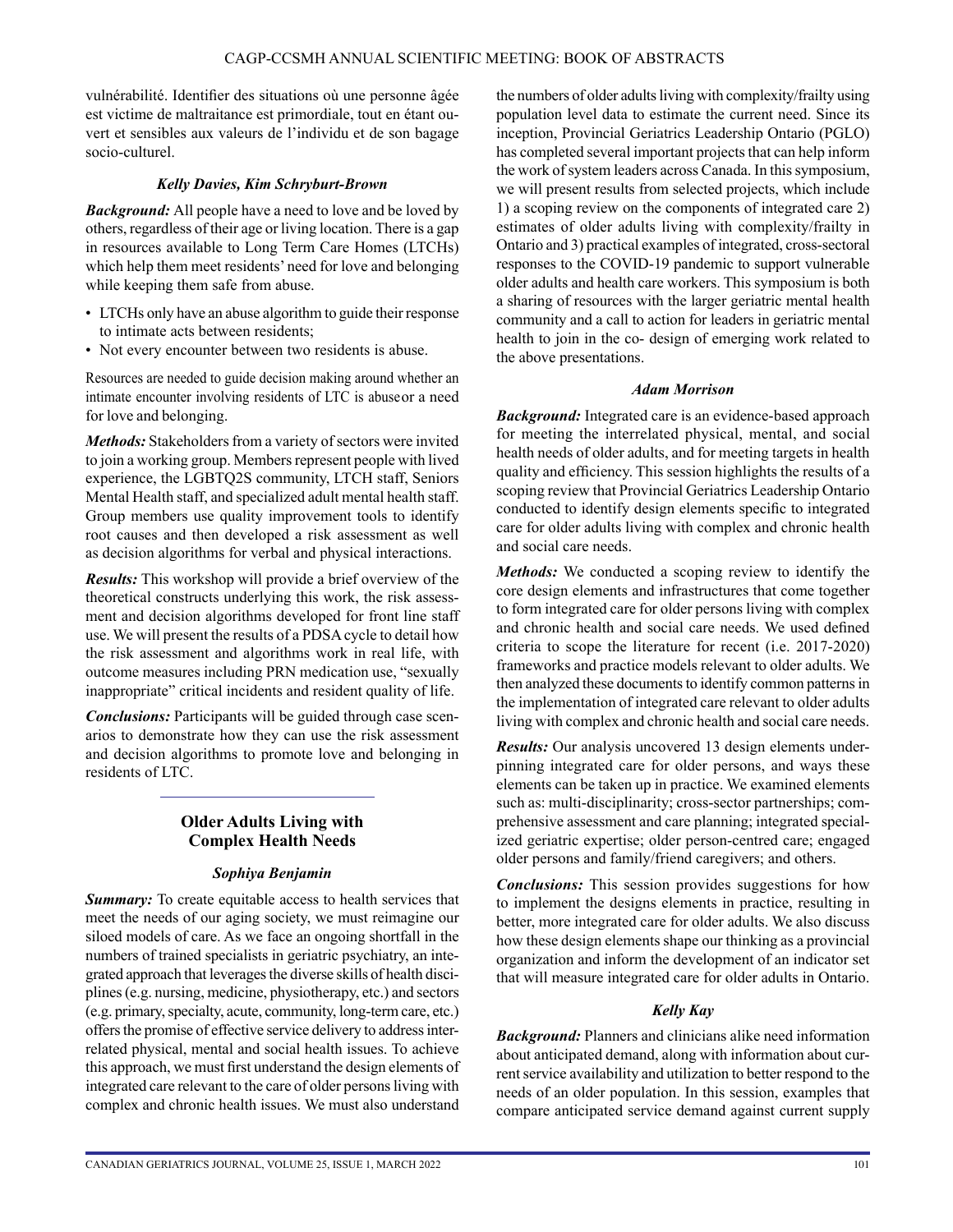and utilization are provided, aligned with practice standards and other available benchmarks, to inform decision-making approaches about current and future health service design.

*Methods:* Based on the work of Hoover et al. (2013), Provincial Geriatrics Leadership Ontario has estimated the prevalence of frailty by census division and projected these estimates to 2040 to facilitate planning for health services for older adults living with complex and chronic health concerns in Ontario. We have also combined these estimates with practice guidelines and considered geographic and socio-economic variation across the province to develop scenarios to predict how much service may be required by older adults living with complex health conditions.

*Results:* This work illustrates the magnitude and nature of anticipated demand for a sampling of health services, such as dementia reassessment and ongoing care for older adults living with complex health concerns (frailty).

*Conclusions:* This session reviews our approach and assumptions and invites participants to add their experience to inform current planning assumptions and consider how estimates such as these may facilitate a better understanding of the need for services that can respond to the specific requirements of older persons.

## *Kevin Young*

*Background:* Attention is needed to identify emerging supports required by community dwelling older adults and their caregivers as Ontario plans for the recovery phase of the pandemic. This session arises directly from the reported experiences of older adults, caregivers and clinicians who have identified ongoing and often deferred needs, with changing expectations brought about by new approaches to integrated care to address the impact of the COVID-19 pandemic on community dwelling older adults.

*Methods:* Drawing on case examples from a variety of sources, we share experiences in the care of community-dwelling older adults living with complex health concerns both during and beyond the COVID-19 pandemic.

*Results:* Through examples of integrated, cross-sectoral responses to emerging needs, we identify major themes and practical supports for older persons' care, including tools and resources helpful to health care workers engaged in the care of community-dwelling older adults. We also examine how collaborative initiatives conceived during the pandemic can help leverage systemic change and a better patient experience.

*Conclusions:* This session highlights how the planning and delivery of equitable and accessible health services that move beyond silos to truly integrated, person-centred care can be achieved by leveraging clinical leadership in specialized geriatric services and others to co-design an array of supports that comprehensively meet the needs of the patient.

## **Neuropathology of Late Life Depression: Clinical Predictors of Amyloid and Tau Neuropathology in Non-Demented Older Adults With Depression**

# *Doyoung Kim, Alex Kiss, Susan E. Bronskill, Krista L. Lanctot, Nathan Herrmann, Damien Gallagher*

*Background:* Previous studies regarding the relationship of depression with amyloid and tau neuropathology have reported conflicting findings. We examined whether depression is associated with higher Alzheimer's disease neuropathologic changes and whether sex moderates their relationships.

*Methods:* Using the National Alzheimer's Coordinating Center database (2005-2020), we conducted a cross-sectional study of non-demented older adults (age  $50+$ ; CDR  $\leq 0.5$ ) who had autopsy within 1 year of their last clinic visit. Regression models were fitted to determine if recent and/or remote depression were independently associated with amyloid spread measured via modified Thal phase scoring for amyloid beta deposition, tau measured using modified Braak stage for neurofibrillary degeneration, and density of neuritic plaques measured with CERAD score. We also determined if any of their associations were moderated by sex.

*Results:* We included 395 participants (94 Thal, 393 Braak, and 394 CERAD). Those who had recent (within previous 2 years) but not a remote history of depression were more likely to have higher Thal phase compared to those without a history of depression (Odds Ratio = 13.3; 95% CI, 1.5-116.3). Sex did not moderate the association between recent depression and Thal phase. No significant associations between depression and Braak or CERAD scores were observed.

*Conclusions:* Our findings indicate that the association between late-life depression and Alzheimer's neuropathology is explained by spread of amyloid pathology beyond cortical regions to include subcortical regions rather than density of neuritic plaques or neurofibrillary tangles.

## **Association with Clinical Symptoms: A Systematic Review and Meta-analyses**

## *Sanjeev Kumar, Shaylyn Joseph, Rachel Patterson, Wei Wang, Daniel Blumberger, Tarek Rajji*

*Background:* Alzheimer's Dementia (AD) is characterized by cognitive and neuropsychiatric symptoms (NPS) due to underlying neurodegenerative pathology. Studies using electroencephalography (EEG) have shown increased epileptiform and epileptic activity in AD. This review and meta-analyses aims to synthesize the existing evidence for quantitative abnormalities of cortical excitability in AD and their relationship with clinical symptoms.

*Methods:* We systematically searched and reviewed publications that quantitatively assessed cortical excitability, using transcranial magnetic stimulation (TMS) resting motor threshold (rMT), active motor threshold (aMT), motor evoked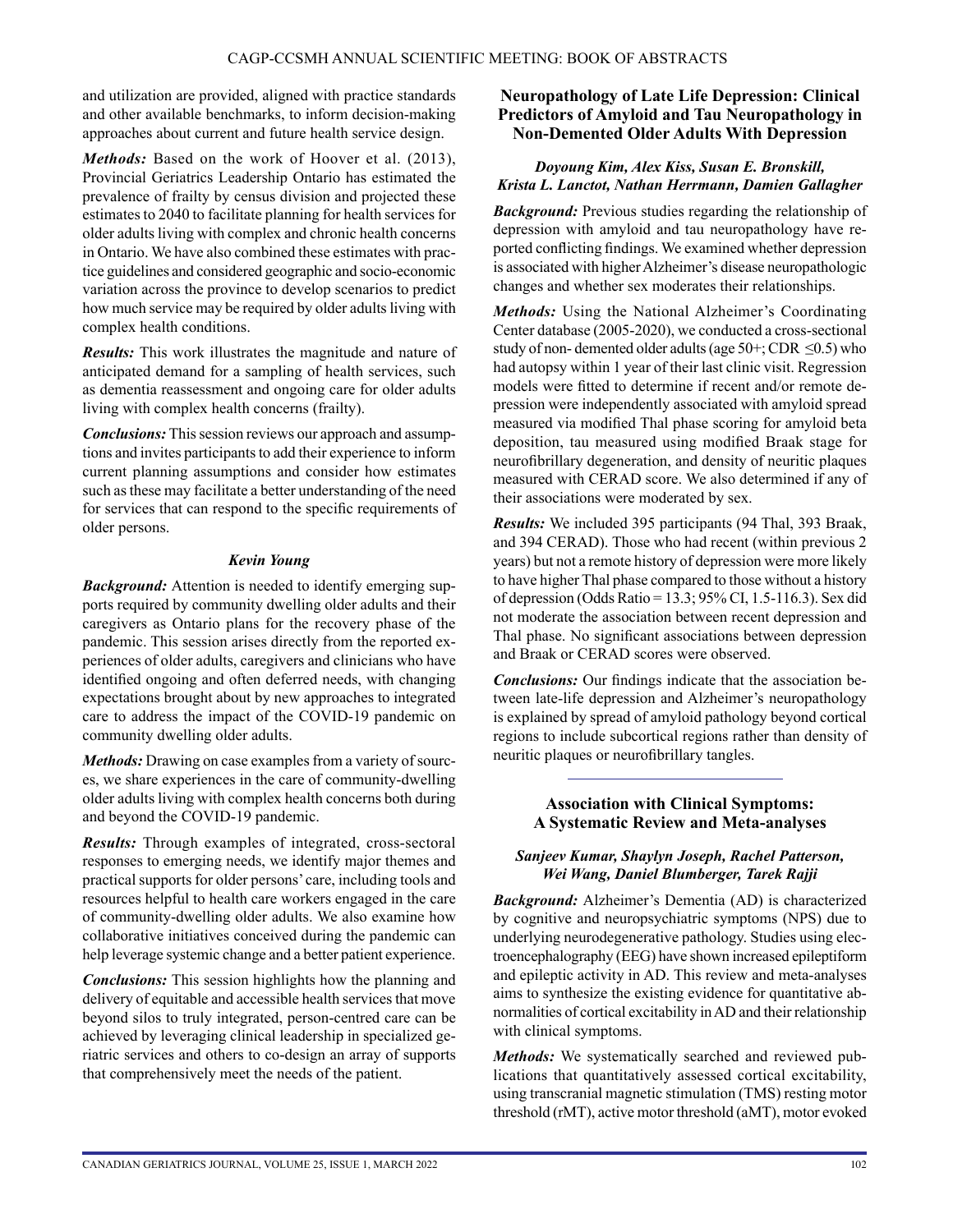potential (MEP) or directly from the cortex using TMS-EEG via TMS-evoked potential (TEP). We meta-analyzed studies that assessed rMT and aMT using random effects model.

*Results:* We identified 895 publications out of which 37 were included in the qualitative review and 30 studies using rMT or aMT were included in the meta-analyses. The AD group had reduced rMT (Hedges' g = -0.99, 95% CI [-1.29, -0.68], p < 0.00001) and aMT (Hedges' g =  $-0.87$ , 95% CI [-1.50, -0.24],  $p \le 0.00001$ ) as compared with control groups, indicative of higher cortical excitability. Qualitative review found evidence of increased MEP amplitude, whereas findings related to TEP were inconsistent. There was some evidence supporting an inverse association between cortical excitability and global cognition. No publications reported on the relationship between cortical excitability and NPS.

*Conclusions:* There is strong evidence of increased motor cortex excitability in AD and some evidence of an inverse association between excitability and cognition. Future studies should assess cortical excitability from non-motor areas and examine its relationship with cognition and NPS.

## **Autopsy Register in a Community Sample of 1,143 Older Adults**

## *Paula Villela Nunes, Atmis Medeiros Haidar, Livia Mancine, Beatriz Astolfi Neves, Renata Elaine Paraizo Leite, Carlos Augusto Pasqualucci, Beny Lafer, Rogerio Salvini, Claudia Kimie Suemoto*

*Background:* Depression is associated with high mortality. Its etiology is multifactorial and still can be better clarified. There are few studies on the causes of death (CoD) using autopsy registers and Major Depressive Disorder (MDD) diagnosis according to the SCID. This study aims to compare cardiovascular causes of death in individuals with and without MDD in a community sample.

*Methods:* Participants were deceased subjects submitted to autopsy in community-based service. Inclusion criteria were age 50 years or older, non-traumatic CoD, and a knowledgeable informant. Lifetime MDD was defined as at least one previous episode according to the Structured Clinical Interview for DSM (SCID). We included 1,143 participants from the Biobank for Aging Studies of the University of São Paulo (mean age=70.6±11.7, 54.8% male). We used multivariable logistic regression models in the analysis, adjusted for age, gender, race, and schooling.

*Results:* MDD was found in 243 cases (21.3%). Cardiovascular was the most common CoD in the sample (n=790; 69.1%). MDD was not associated to greater cardiovascular CoD (p=0.900). Similar results were found when considering specific CoD such as myocardial infarction (p=606), cardiomyopathy ( $p=0.271$ ) hypertensive heart disease ( $p=0.105$ ), heart failure (p=0.783), and aortic aneurysm (p=0.936). When using information of comorbidity that was also present in the autopsy registers no association was found.

*Conclusions:* Cardiovascular CoD were not associated to MDD in this large community sample, even after correcting for differences in gender, amongst others. Future studies addressing other variables and other CoD should be granted.

## *Annalee King, Dr. Geoff Daniel, Nancy Hooper, Sandra Easson-Bruno, Tamara Nowak Lennard*

*Background:* Specialized Geriatric Services in North Simcoe Muskoka, had a vision within the clinical design to create a single system of care through the integration of the Geriatric Psychiatry Consultation service and Behaviour Support Services. For years, community stakeholders completed multiple referrals to access specialized services across the region resulting in lengthy wait times and frustration for patients, families and service providers. Both teams supported many clients, yet they worked in isolation of each other.

*Methods:* In early 2020, the design came to fruition with the goal of creating a single integrated system of care. Implementation of mental health rounds to support inter-professional collaboration & education. Clinician shadowing, peer mentoring, capacity building and participation in workflow mapping with all team members to support building relationships and fostering change management approaches. Capitalized on ubiquitous virtual platforms to connect the team.

*Results:* Integration to create a single team has proved to be both innovative and efficient. Increased satisfaction from referral sources and the average wait time for psychiatrist consult improved by 55%. Evidence of improved team confidence, staff satisfaction and engagement in practice change as a result of inter-professional collaboration. Increased satisfaction with reduced duplication for clients, families and care providers to repeat their story to multiple service providers.

*Conclusions:* This successful integration demonstrates improved client-centered outcomes, increased system access and equity to psychiatry consultation, clinician growth and development and increased satisfaction all around.

# **Community of Practice in Champlain**

# *Martina Greco, Martina Greco, Sabrina Veri*

*Background:* The Behaviour Supports Ontario (BSO) initiative was developed to enhance health care services for older adults with complex responsive behaviours associated with dementia, mental health, substance use and/or other neurological conditions. BSO is a collaborative care model, BSO Champions are embedded roles in Long-term Care Homes (LTCHs) and work in collaboration with Outreach team members to conduct behavioural assessments, execute care plans and strategic behavioural interventions with residents. In collaboration with the BSO Outreach Team, BSO Champions are responsible for building capacity with their staff in home. A Community of Practice (CoP) was created to support and facilitate knowledge translation through a network of BSO Champions across the Champlain area.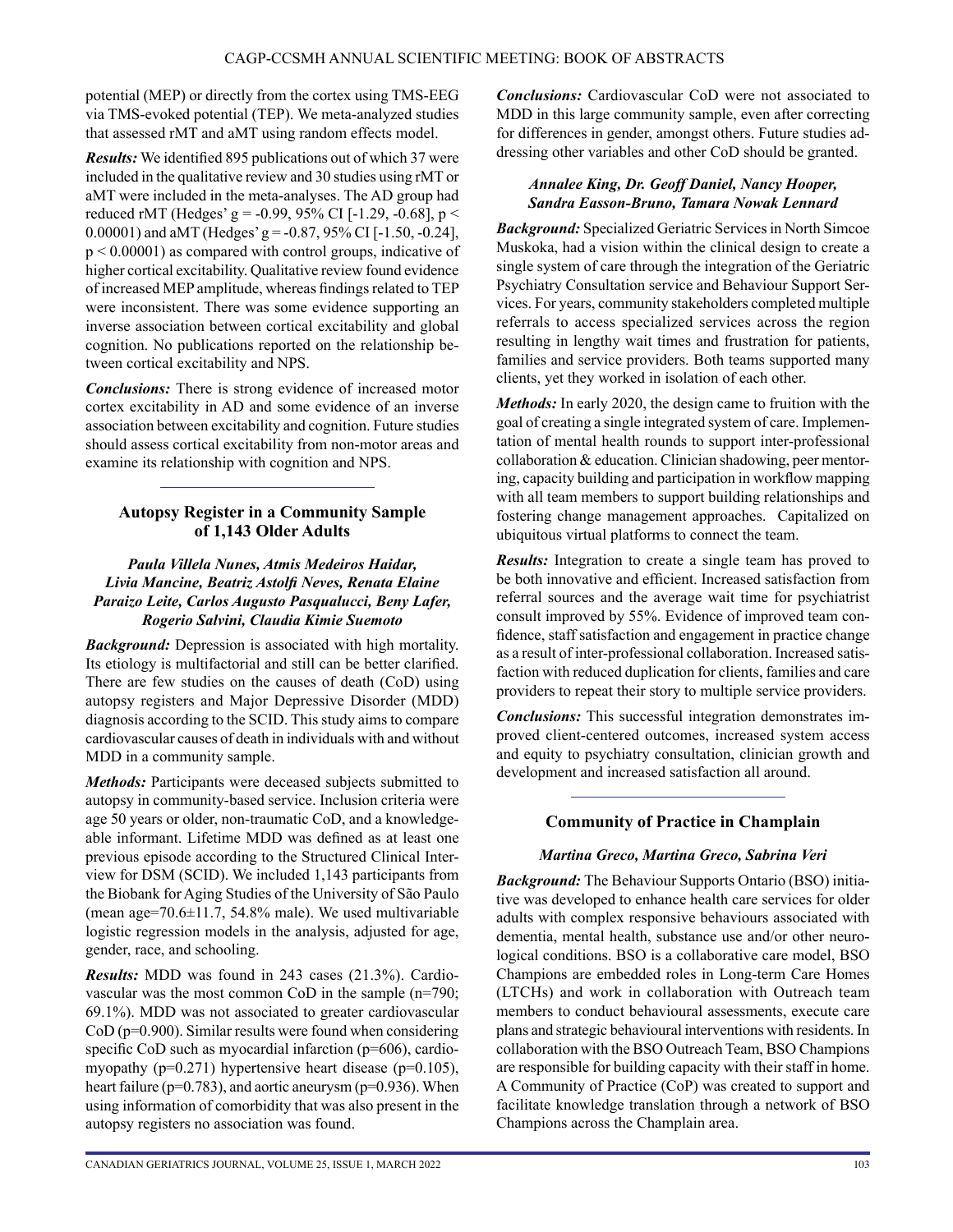*Methods:* Logic Model Framework, Virtual monthly meetings, Email .

## **WITHDRAWN**

*Results:* Previously this group of individuals met annually. The CoP enables BSO Champions from LTCH's across the Champlain region to participate in a monthly peer-supported learning workshop, which in turn enhances their skillset, enabling them to improve patient care. The CoP development will identify, and inform future needs regarding education, training, BSO annual conferences and act as a platform for standardized practice dissemination in alignment with BSO PCO.

*Conclusions:* The goal of this CoP is to focus on capacity building amongst BSO Champions across the Champlain area by providing collaboration through peer-supported learning, resource sharing, education, and networking and opportunities to discuss challenging tasks related to their roles. By improving skillset of BSO Champions it will result in an enhanced level of person centered care for the residents and their families they support in LTCH.

## **Health Services for Older Adults in Canada to Practice and Policy**

#### *Alexa Bol, Laura Mullaly, Caroline Ostrom*

*Background:* Applying the principles and values found in the Mental Health Commission of Canada's (MHCC) Guidelines for Comprehensive Mental Health Services for Older Adults in Canada can ensure that your policy, program, or service is informed by and reflects the core values of Canadian older adults, as well as the system values that promote and support their mental health. These principles and values are based on the lived experience of diverse older adults and their families, as well as from evidence, literature reviews, and from consultations with key stakeholders from across Canada.

*Methods:* The Guidelines for Comprehensive Mental Health Services for Older Adults in Canada provide evidence-based recommendations to service providers and policy makers on ensuring a comprehensive service system that is inclusive of the mental health of older adults in a variety of settings.

*Results:* The original guidelines as well as additional, related KT products are available on the MHCC's website (https[://](http://www.mentalhealthcommission.ca/English/what-we-do/seniors)) [www.](http://www.mentalhealthcommission.ca/English/what-we-do/seniors))me[ntalhealthcommission.ca/English/what-we-do/](http://www.mentalhealthcommission.ca/English/what-we-do/seniors)) [seniors\).](http://www.mentalhealthcommission.ca/English/what-we-do/seniors)) There are additional supporting documents and checklists related to applying the Guidelines in a Covid context as well as applying the principles and values to services and policy.

*Conclusions:* Our current tools and resources will be presented and shared during this workshop. These tools aim to move the evidence-based ideas presented in the Guidelines for Comprehensive Mental Health Services for Older Adults in Canada into practice on a broad scope across Canada. Further tools and resources are being created to continue to support policy makers and service providers in this implementation process.

## **"It was like living in a prison" Loneliness in Independent-Living During COVID-19**

## *Dan Huynh, Alice Kong, Dr. Lilian Thorpe*

*Background:* Loneliness is a subjective experience that can lead to serious psychological and physical consequences, especially in older adults. Unfortunately, rates of loneliness among Canadian seniors have dramatically increased since the onset of COVID-19. Particular attention from mainstream media has been directed towards seniors living in long-term care settings due to severe social distancing restrictions. However, an excluded and vulnerable group of seniors also suffering from loneliness are those living in retirement and independentliving homes, which have been exposed to restrictions similar to those in long-term care. As such, a knowledge gap exists in understanding loneliness during COVID-19 in this population as they could have been subjected to a significant departure from their normal lifeworld. The objective of our study is to uncover the meaning of loneliness for older adults living in independent-living homes during the pandemic.

*Methods:* From April 2021 to August 2021, ten to twenty-five residents from an independent living home in Saskatchewan will be purposefully selected to participate in semi-structured interviews exploring their lived experiences throughout the pandemic with a focus on loneliness. Interpretive phenomenological analysis will be used to systematically analyze interview recordings and transcriptions.

*Results:* Themes and concepts related to loneliness that contribute to how participants make sense of their personal and social world during the pandemic will be reported.

*Conclusions:* The knowledge obtained through our study will allow healthcare providers to take steps towards empathizing with these individuals experiencing loneliness during the pandemic which will further foster therapeutic alliances and create future interventions.

# **WITHDRAWN**

## **Asynchronous e-learning as Part of a Blended Teaching Strategy to Enhance Psychiatry Resident Knowledge of ECT: Design, Development, Implementation and Evaluation**

#### *Sarah Payne, Karen Saperson, Michael Brown, Anthony Levinson*

*Background:* Prescribing electroconvulsive therapy (ECT) is now considered a core Entrustable Professional Activity within the Canadian geriatric psychiatry training program. When gaps in learning in prescribing of ECT for older adults were identified in the formal curriculum for psychiatry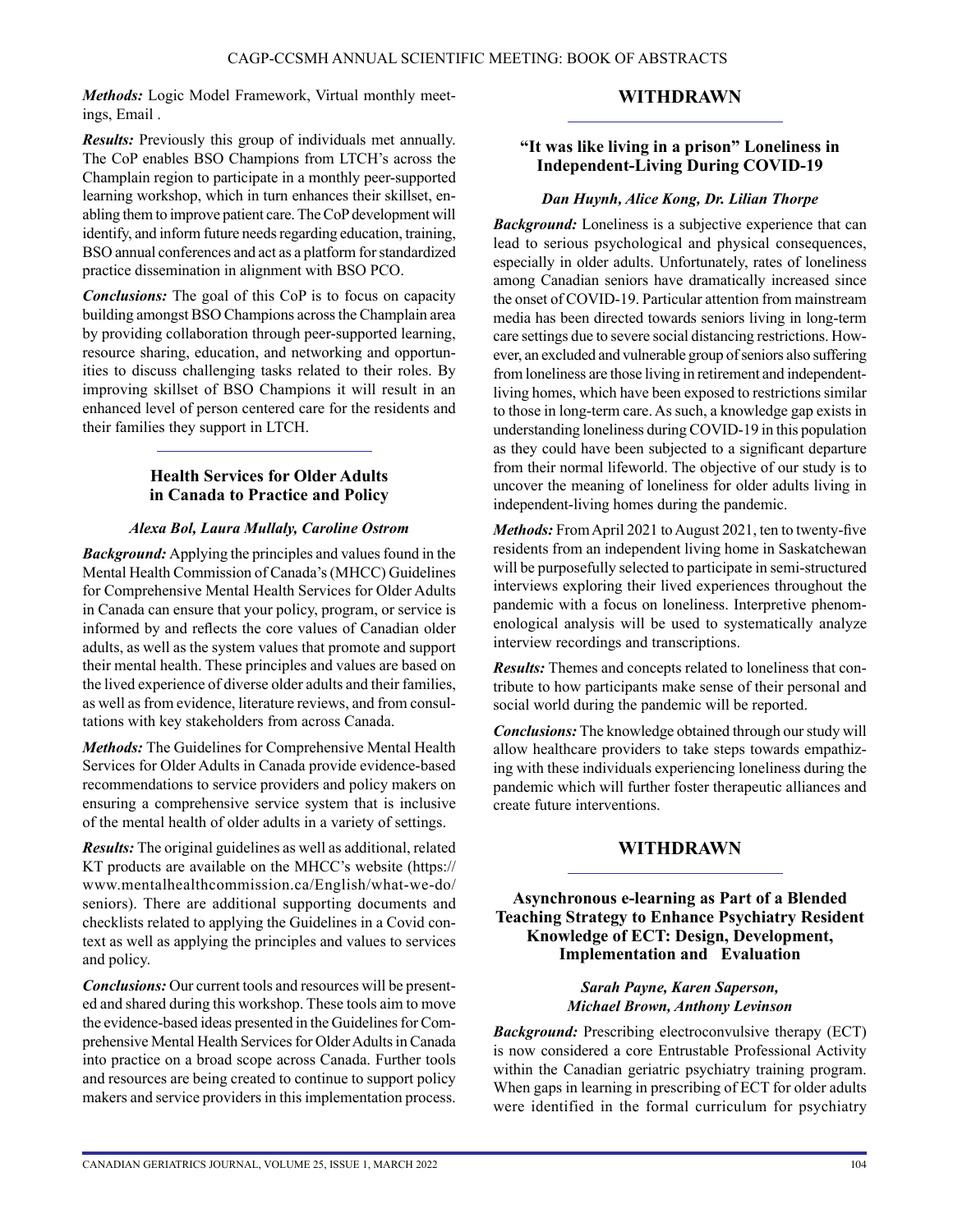residents at McMaster University, an e-learning course was developed to address this educational gap using a blended learning curriculum, with asynchronous e-learning complementing experiential activities.

*Methods:* Key learning objectives were developed and the e-learning course created using best practices in multimedia learning; it was designed to focus on case-based questions without relying on didactic delivery of content. The course consisted of prerequisite readings, two case-based modules, a post-test, and evaluation survey. The course was deployed through the Medportal learning management system and piloted in February 2018 with PGY2/PGY3 residents in geriatric psychiatry rotations. Using learner feedback, it was subsequently embedded within the formal curriculum.

*Results:* Twenty-one learners completed the course from February 2018–February 2021, with a median time to completion of approximately one hour. In the evaluation, 100% of learners identified the course to be a valuable learning experience, one that they would recommend to their colleagues, and one that helped them to identify areas for further learning.

*Conclusions:* This highly reviewed e-learning course on ECT has been incorporated into the core curriculum in both general psychiatry and geriatric psychiatry training programs thereby advancing achievement of competence. This e-learning initiative may serve as a model for blended learning that can be used for other core curriculum components to support Competency Based Medical Education.

**Design, Development, and Implementation of a Series of Asynchronous Online Courses to Complement Competency-Based Postgraduate Training of Geriatric Psychiatry Sub-Specialty Residents**

### *Anthony Levinson, Sarah Payne, Ana Hategan, Mandy Esliger, Kathleen Singh, Catherine Hickey, Terry Chisholm*

*Background:* High-quality, online resources can effectively complement experiential learning; but it can be challenging for a single institution to develop a comprehensive series of online courses. Our objective was to collaborate on the development and implementation of asynchronous e-learning to complement competency-based training in geriatric psychiatry.

*Methods:* Previously developed e-modules from Dalhousie and McMaster were aggregated within the same learning management system to facilitate a single point of access and standardize evaluation surveys. A consortium of interested institutions was formed and instructional design guidelines were developed in an attempt to achieve consistency with respect to the design and development of modules, as well as alignment with best practices in evidence-based e-learning. Courses were mapped to the Competence by Design stages of training and Entrustable Professional Activities.

*Results:* Currently, there are 11 courses within the learning path covering key topics such as: Approach to the Geriatric Psychiatry Assessment; Geriatric Depression; Late-Life Psychosis; and others. Residents from 5 programs have enrolled. Post-course evaluations show a high degree of satisfaction with the courses. Any sub-specialty resident or program director across the country may request access to the learning path.

*Conclusions:* A roadmap has been created for additional courses, and several are in development. New institutions are contributing, and there will be efforts to engage programs across the country. There is also the potential to scale and spread the learning path to additional audiences, such as other residents and inter-professional team members working in seniors' mental health.

## **Establishing a National ECHO Care of the Elderly: Mental Health Program**

### *Lisa Sokoloff, Claire Checkland, Jasmeen Guraya, David Conn, Kiran Rabheru, Dallas Seitz, Sid Feldman, Vivian Ewa, Andrea Hunter*

*Background:* Project ECHO is a virtual, case-based capacitybuilding education program for healthcare providers. Baycrest, Canadian Coalition for Seniors' Mental Health and the Canadian Academy of Geriatric Psychiatry collaborated to launch a national ECHO for mental health and aging. This partnership, coordinated by a cross-Canadian Steering Group, allows for broad reach, including registration of learning partners from almost all Canadian provinces and territories. The program was funded by the RBC Foundation.

*Methods:* ECHO COE: Mental Health pilot consisted of 2 cycles:

- 6 weeks focused on broader mental health topics (e.g., delirium)
- 10 weeks with more specific topics (e.g., substance use disorders)

Needs assessments of healthcare providers and older adults informed the program curricula. Evaluation included weekly satisfaction surveys, and pre and post evaluations.

## *Results:*

#### *Participants:*

- 154 healthcare providers participated in the 6-week session
- 9 provinces, 1 territory represented

#### *Preliminary Findings (weekly satisfaction surveys):*

- high overall satisfaction
- self-reported enhanced knowledge
- self-reported that program will enhance clinical practice
- almost all would recommend the program to others

 *Conclusions:* A national ECHO COE: Mental Health program is an effective way to bring together clinicians who work with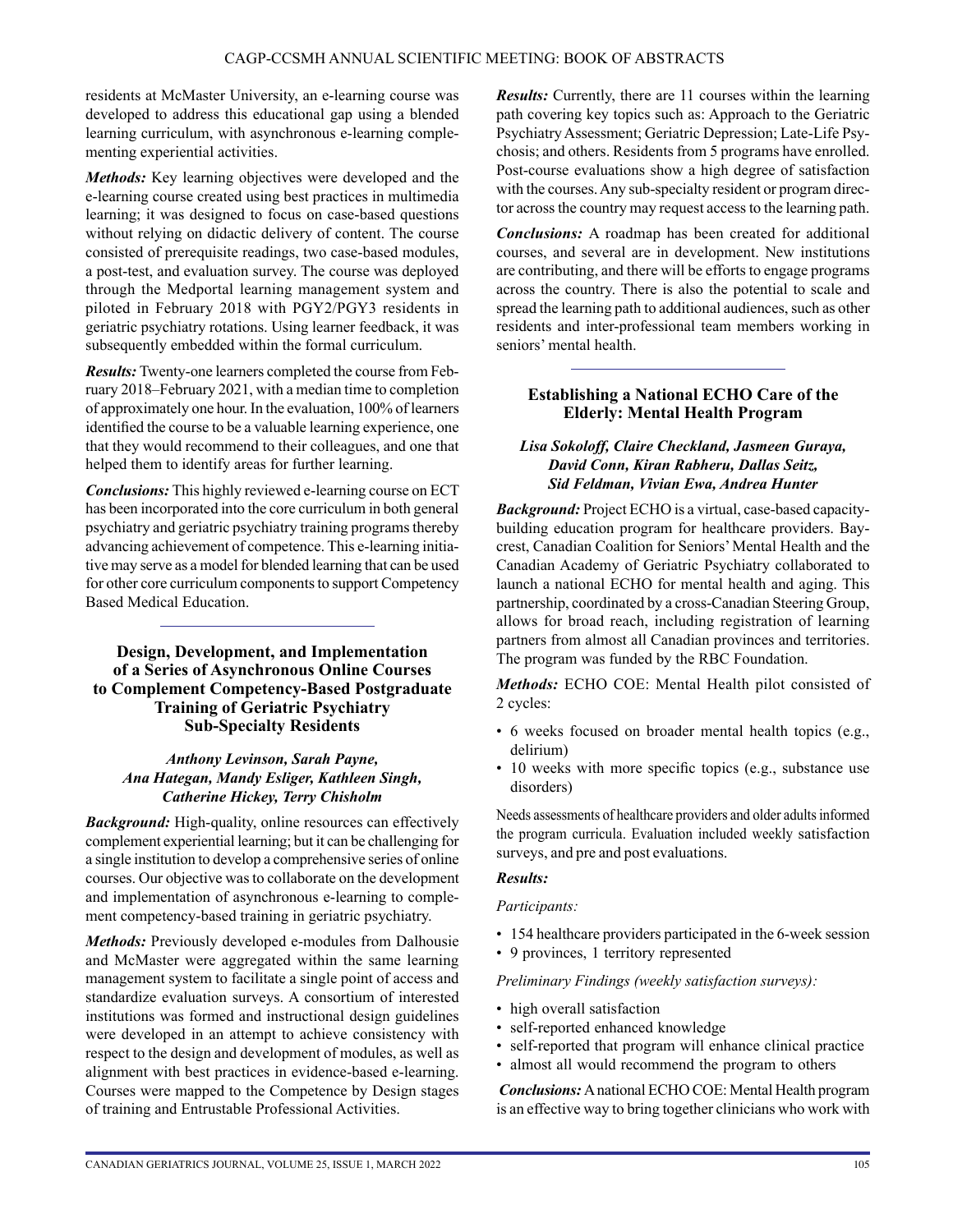and are interested in the mental health and wellbeing of older adults for education sessions, collaborative and mutual learning as well as for cross-jurisdictional knowledge transfer. Collaborative, cross-professional learning supports the exchange of best practice in mental health for older adults, supports the development of collegial pan-Canadian professional support and can address health system inequities.

## **The Knowledge Gap: Cannabis and Older Adults Needs Assessment**

#### *David Conn, Dr. Kiran Rabheru, Claire Checkland*

*Background:* Cannabis use and older adults has received little attention in the scientific literature and clinical practice despite recent survey results that indicate cannabis consumption among older adults has been accelerating at a much faster pace than it has among other age groups. CCSMH distributed a needs assessment survey to determine current knowledge, confidence and awareness of cannabis use and older adults in order to inform the development of e-learning modules.

*Methods:* CCSMH received over 1500 responses to an anonymous needs assessment survey to gather information on cannabis use and older adults in the Fall of 2020. Target audiences included physicians, nurse practitioners, other healthcare providers, healthcare students, older adults and caregivers to older adults.

*Results:* Results indicated that, although 89% of physicians and nurse practitioners are aware of older patients in their practice using cannabis, only 39% agreed or strongly agreed that they have sufficient knowledge and expertise to address older patients' and their caregivers' questions about cannabis. 37% of older adults using cannabis indicated that they are using cannabis without a prescription or medical authorization from a physician / nurse practitioner for medical /therapeutic reasons and 25% reported using cannabis for non-medical reasons. The most common reasons for cannabis use were reported to be related to pain, sleep and anxiety.

*Conclusions:* The needs assessment results provide a current reflection of cannabis use by older adults in Canada while also providing insight into a reported gap in current knowledge of healthcare providers.

## **New Technologies in Dementia Care**

## *Stephen Lee-Cheong, Shabbir Amanullah*

*Background:* Dementia is characterized by global cognitive dysfunction, which can manifest itself in a myriad of problems. These problems result in various difficulties for patients when it comes to performing their Activities of Daily Living (ADLs) and Instrumental Activities of Daily Living (IADLs), leaving patients who do not have the proper support extremely vulnerable. Technology has advanced over the past years allowing for the commercial use of GPS, introduction of 'smart phones' and 'smart home systems', as well as, the advancement of artificial intelligence. Through these new advancements it has been possible to develop new technologies designed specifically to help care for those with dementia. Through this, greater health equity and quality of life can be achieved, as currently the financial costs of human support are too great for many patients and their families to afford.

*Methods:* A literature search using PubMed was undertaken using the keywords of "dementia", "technology", and "management" that revealed 571 results. 147 were included in the review.

*Results:* There are many new technologies available to help manage dementia. Some are designed for patients to use and others are designed for caregivers to use. An example includes monitoring systems, which may be used in place of physical restraints and allow for more patients to be cared for at home.

*Conclusions:* New technologies in dementia care may improve the quality of life for patients and improve health equity. However, there are some questions surrounding their ease of implementation and the ethics surrounding them that require further discussion.

## **Promoting Seniors Mental Health: A Vision for Suicide Risk Assessment and Management**

## *Ann Jarvie, Amy Van Berkum, Shauna Graf*

*Background:* Those 65 years and older are amongst the highest risk for suicide and represent 18% of the population in Ontario's London-Middlesex Region. St. Joseph's Health Care London (SJHC) provides inpatient and ambulatory health services to seniors via an internal referral process from the Geriatric Ambulatory Access Team (GAAT) which triages up to 3600 referrals per year. SJHC London is also the first Canadian organization to adopt the Zero Suicide Framework, focused on enhancing suicide prevention. Beginning in March 2021, the GAAT program and Zero Suicide team implemented new suicide prevention tools and processes which include all seniors being screened for suicide risk and policies and procedures which outline the appropriate suicide risk level interventions.

*Methods:* The Zero Suicide team, collaborating with clinicians in the mental health and GAAT programs, completed a review of best practices focused on suicide risk assessment and management algorithms to develop current processes. Mixed methods data collection via the Electronic Health Record and written clinician anecdotes will provide pertinent patient demographics, screening rates, risk levels, interventions, and self-reported perceptions of clinician competency. Rates of service collaboration for at risk patients with the local senior crisis team will also be reported.

*Results:* Evaluation is currently underway, however anticipated findings suggest there will be improved rates of suicide screening and safety processes for supporting high risk clients during transitions in care. Further, we suspect that clinicians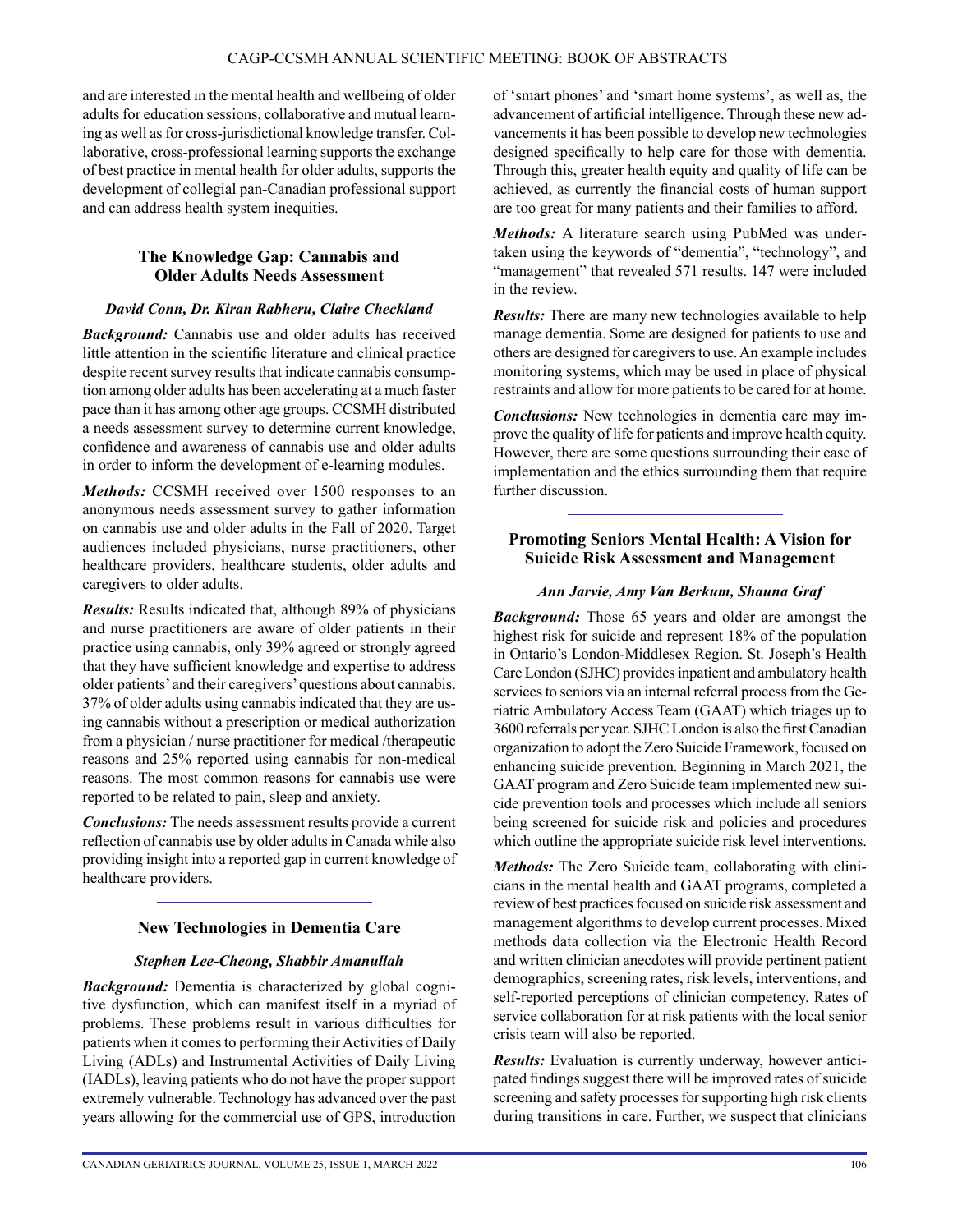will have clarity related to suicide risk processes and report improved levels of interdisciplinary communication of suicide risk status and competency with suicide management.

*Conclusions:* Implementing evidence-based processes that focus on suicide prevention for seniors have multiple benefits. Not only is an often-overlooked population screened and managed based on suicide risk, improved clinician competency and collaboration with other service collaborators enhances safety during high-risk transitions of care.

# **WITHDRAWN**

## **Systematic Review of Dementia Screening in the Arab World**

## Reham Mansour, Dr Shabbir Amanallah

*Background:* Dementia is a syndrome in which there is deterioration in memory, thinking, behaviour and the ability to perform everyday activities. Although dementia mainly affects older people, it is not a normal part of aging. Worldwide, around 50 million people have dementia, and there are nearly 10 million people new cases every year, Alzheimer's disease is the most common form of dementia and may contribute to 60-70% of cases.(1) In Canada the number of people living with dementia continue to rise, the increase is due to growth in Canada's seniors population, which is expected to rise 68% over the next 20 years,(2) uncertainty of what tool to be used; makes screening and diagnosis of dementia underestimated in some areas due to challenges like: time, resources, awareness and lack of training on the use of the appropriate scale.

References: WHO. "Key facts." Last modified September 21,2020. [www.who.in;](http://www.who.in/) Canadian institute of health information. [www.cihi.ca](http://www.cihi.ca/)

- 1. Methods: To review the literature for the last 20 years using MEDLINE and PsycINF databases. The inclusion criteria are: 1- Screening was done in Arabic countries.
- 2. The screening results were published in a good journal.
- 3. The used tool should be one of the standardized tests; MoCA or MMSE.

*Results:* We will check how using different scales influence the results of the screening.

 *Conclusions:* The use of different scales for screening and follow up may result in different outcomes based on the tool originally used for the diagnosis.

## **Cognitive Remediation Therapy for Participants with Late-Life Schizophrenia**

#### *Angela C. Golas, Bishoy M. Elgallab, Petal S. Abdool, Christopher R. Bowie, Tarek K. Rajji*

*Background:* Cognitive deficits strongly predict function in schizophrenia. Anticholinergic medication burden (ACB) compounds age- related cognitive declines in late-life schizophrenia (LLS). Cognitive remediation (CR) improves cognition in schizophrenia, however literature in LLS is sparse. This study examined the effect of CR on cognitive performance in participants with LLS. We also assessed CR tolerability, the interaction between ACB and the effect of CR on cognition.

*Methods:* We adapted CR from our pilot study to a larger group. CR was provided over 12, twice-weekly, therapistguided group sessions. Computerized drill-and-practice exercise difficulty levels were adjusted automatically based on performance. Participants were assessed at baseline and at study completion using clinical and cognitive measures.

*Results:* Thirty-four participants were enrolled, 20 (mean (SD) age: 66.0 [5.8]) completed 92.3% (22.14 [1.98]) CR sessions; the ITT group (N=34) attended 72.9% (17.50 [7.23]) sessions. Global cognition did not improve (completers: p=80, ITT: p=0.86) with negligible effect size (completers: d=0.08; ITT d=0.04). There was no significant improvement in executive function (completers: p=0.16; ITT: p=0.33). Medication ACB was inversely associated with total MoCA score, accounting for 8.9% of the variance in final MoCA score ( $p=0.02$ ).

*Conclusions:* Overall, CR was well tolerated but did not improve global cognition or executive functioning in this outpatient sample with LLS. A higher ACB was associated with greater cognitive impairment and a poorer response to CR. Future studies need to better characterize potential variables serving to limit the response to CR, including the number and frequency of CR sessions and the role of ACB.

# **WITHDRAWN**

## **"I Just Can't Take It Anymore": Using Suicide Notes to Understand Suicidality in Older Adults**

#### *Ari Cuperfain, Zainab Furqan, Mark Sinyor, Kenneth Shulman, Juveria Zaheer*

*Background:* Suicide is a complex multifactorial process that can result from a variety of biological, psychosocial and social stressors. The relative contributions of these stressors vary across the lifespan, as has been shown through epidemiological studies. Older adults face a unique set of challenges which may predispose them to suicidal ideation and suicide completion. Our study explored the subjective experience of mental illness and suicidality through the analysis of suicide notes, specifically in the older adult population.

*Methods:* Suicide note samples were obtained from the Office of the Chief Coroner for Ontario for suicide deaths in Toronto, Canada between 2003 and 2009. We employed a constructivist grounded theory informed analysis of written samples, whereby thematic analysis was conducted through line-by-line open coding, axial coding and theorizing of data.

Demographic data and method of suicide were also collected.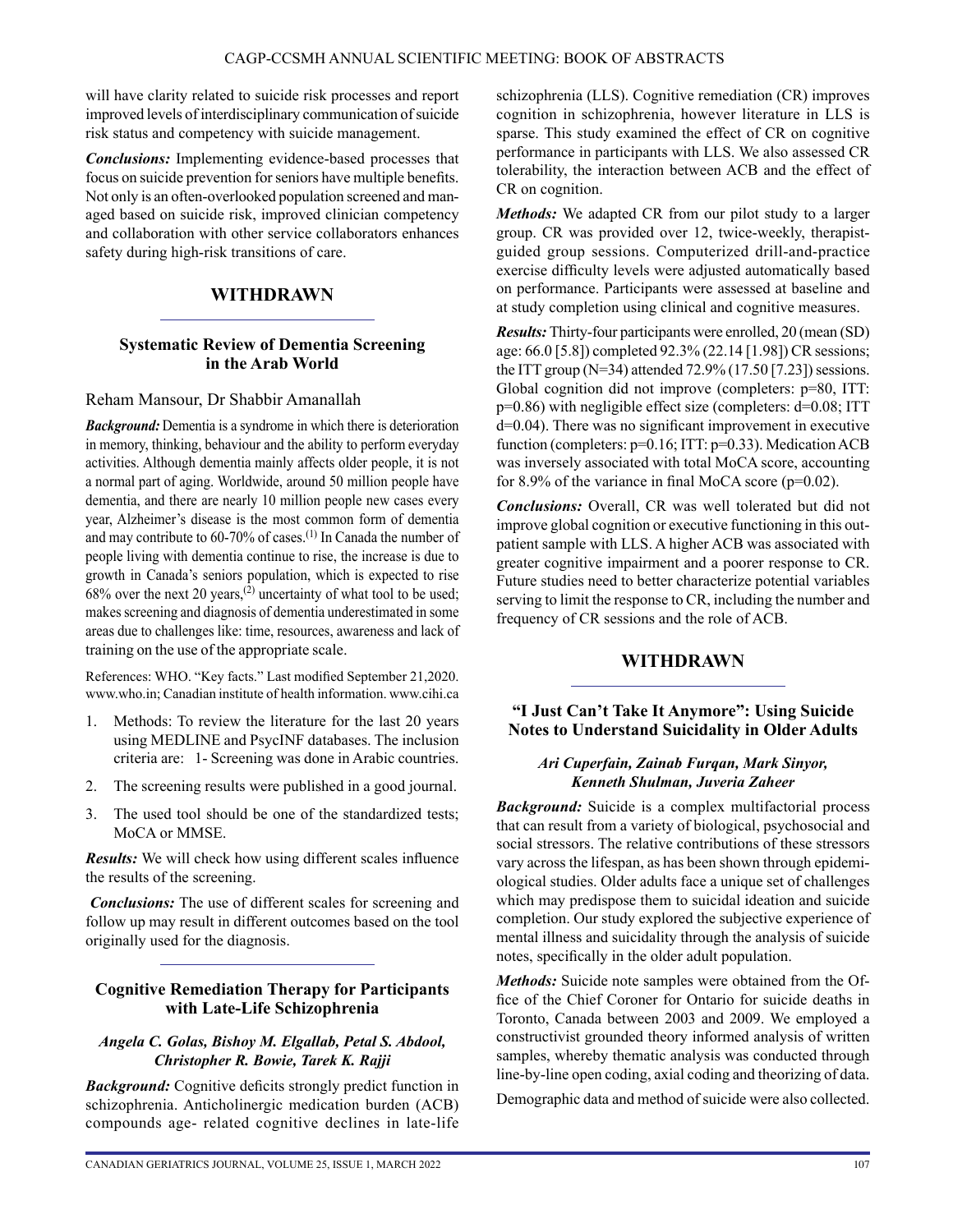*Results:* A total of 29 suicide notes (average 221 words per letter; range 6-1095) written by individuals 65 years and older (average age  $76.2\pm8.3$ ) at time of death were included in the analysis. Expressed reasons for suicide centred on themes of burdensomeness, experiences of mental illness, loneliness/ isolation and physical health/disability. Suicide notes also elucidated the writers' conceptions of suicide as well as their emotional responses to stressors.

*Conclusions:* Suicide notes offer a unique window into the lived experience of those at highest risk of suicide. Our study can help bridge the gap between the known risk factors for suicide in older adults, with the subjective thoughts and emotions of those in distress.

## **A Comparison of Placebo Effect in Two Randomized Controlled Trials of Pharmacotherapy or Neurostimulation in Treatment-Resistant Depression in Late Life**

## *Rafae Wathra, Benoit Mulsant, Charles Reynolds III, Eric Lenze, Jordan Karp, Zafiris Daskalakis, Daniel Blumberger*

*Background:* Emerging research suggests the magnitude of the placebo effect differ depending on the intervention to which it is compared and the corresponding modality used as a "placebo". This differential placebo effect can have important implications in designing and interpreting randomized clinical trials (RCTs). There are no existing studies that have compared the effects of placebo in neurostimulation or pharmacotherapy RCTs in late-life depression.

*Methods:* Data was analysed from two RCTs of adults age 60 and older with a current treatment-resistant major depressive episode, one comparing aripiprazole and placebo pills and the other comparing repetitive Transcranial Magnetic Stimulation (rTMS) and sham rTMS. In both RCTs, depression was assessed with the 17-item Hamilton Depression Rating Scale (HDRS- 17). An analysis of covariance (ANCOVA) compared changes in HDRS-17 scores after 4 weeks in participants who received placebo pills or sham rTMS. Relevant covariates included years of education, duration of depressive episode, and baseline HDRS-17 score.

*Results:* Accounting for covariates, there was a larger reduction of HDRS-17 after 4 weeks in the sham rTMS group (estimated marginal mean + standard error:  $-5.90 + 1.45$ ; 95% CI: [-8.82, 2.98]) than in the placebo pills group (-1.07  $+ 1.45$ ; [-3.98, 1.85]).

*Conclusions:* Sham rTMS may have a larger placebo effect than placebo pills early in the treatment of older adults with treatment- resistant depression. Differential placebo effects should be considered when interpreting results of RCTs or designing new ones.

## **WITHDRAWN**

## **The Fountain of Health for Optimal Aging: Results from a "5-Minute CBT" Online Course with Clinicians in Nova Scotia**

#### *Amy Gough, Dr. Keri-Leigh Cassidy, Dr. Michael Vallis, Ms. Jean Robinson-Dexter*

*Background:* The Fountain of Health (FoH) is a national health promotion knowledge translation (KT) initiative using cognitive- behavioural therapy tools to activate behaviour change in key modifiable areas to promote health and resilience. A CPD- accredited online CBT course was developed for clinicians to use to activate their own self-care behaviours.

*Methods:* Clinicians enrolled in a 5-week accredited online CBT course offering KT on self-care using behavioural activation tools and S.M.A.R.T. (specific, measurable, actionoriented, realistic, time-limited) goal-setting. KT quality assurance outcome measures include: 1) pre-/post- clinician self-report on health attitudes and behaviours, and professional satisfaction, and 2) clinician goal-attainment scaling to assess behaviour change. Secondary outcome measures include correlations between "SMART-ness" of goals with goal attainment and clinician professional satisfaction.

*Results:* Results from 55 clinicians (physicians and allied health care professionals) enrolled in the Spring 2021 course will be presented.

*Conclusions:* We hypothesize the FoH online CBT-based course will positively impact clinician self-care attitudes and behaviours, and clinician professional satisfaction. Results will be used to guide future adaptation of the online course to reduce burnout and promote wellbeing.

#### **Suicidal Ideation Amongst Elderly Population**

#### *Ashitija Jasrai, Shabbir Amanullah*

*Background:* Suicidal ideation (SI) is a broad term used to describe a range of behaviors that involve contemplations and wishes of death, self-harm, and suicide. According to WHO, around 800,000 people suicide annually and it's been shown that suicide rates increase with age, with their highest levels being amongst the elderly population. This meta-analysis aims to synthesize extant literature that reports on suicidal ideation in the elderly population (65+ in age).

*Methods:* The systematic search will be done using multiple databases like PubMed, Scopus, MedLine (OVID), and PsychINFO following the Preferred Reporting Items for Systematic Reviews and Meta-Analyses (PRISMA) guidelines. Keywords used to find the literature will include "elderly", "older adults", "geriatric", "suicide", "suicidal ideation", and "self-harm". Only English primary articles will be selected based on whether they assess any form of suicidal outcome